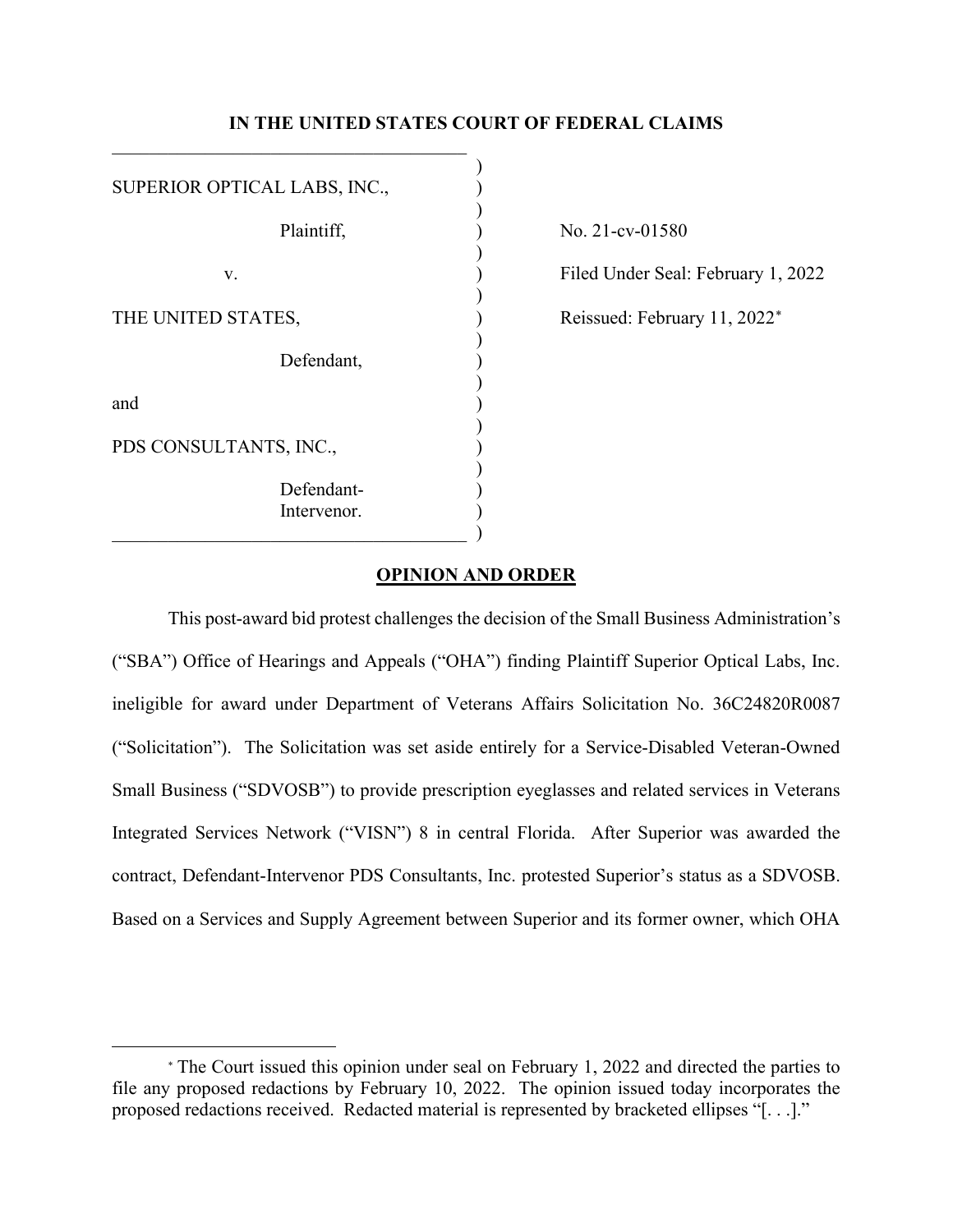found to be in effect at the time Superior submitted its offer in response to the Solicitation, OHA held that Superior did not qualify as a SDVOSB for purposes of the procurement.

Before the Court are Superior's Motion for Judgment on the Administrative Record, the Government's Cross-Motion for Judgment on the Administrative Record, and PDS's combined Motion to Dismiss pursuant to Rule 12(b)(1) of the Rules of the United States Court of Federal Claims ("RCFC") and Cross-Motion for Judgment on the Administrative Record. For the reasons discussed below, the Court finds that it has jurisdiction over Superior's bid protest claims and that OHA rationally determined that Superior failed to qualify as a SDVOSB. Consequently, PDS's Motion to Dismiss is **DENIED**, the Government's and PDS's Cross-Motions for Judgment are **GRANTED**, and Superior's Motion for Judgment is **DENIED**.

#### **I. BACKGROUND**

#### **A. Statutory and Regulatory Background**

Under the Veterans Benefits, Health Care, and Information Technology Act of 2006, 120 Stat. 3431–3436 (codified, as amended, at 38 U.S.C. §§ 8127–28), the Secretary of the Department of Veterans Affairs ("VA") is required to set annual goals for contracting with service-disabled and other veteran-owned small businesses. 38 U.S.C. § 8127(a). The VA is obligated to restrict competition for procurements to veteran-owned small businesses, including SDVOSBs, if the contracting officer ("CO") for the procurement reasonably expects that at least two such businesses will submit offers and that "the award can be made at a fair and reasonable price that offers best value to the United States." *Id.* § 8127(d); *see Kingdomware Techs., Inc. v. United States*, 579 U.S. 162, 164–65 (2016).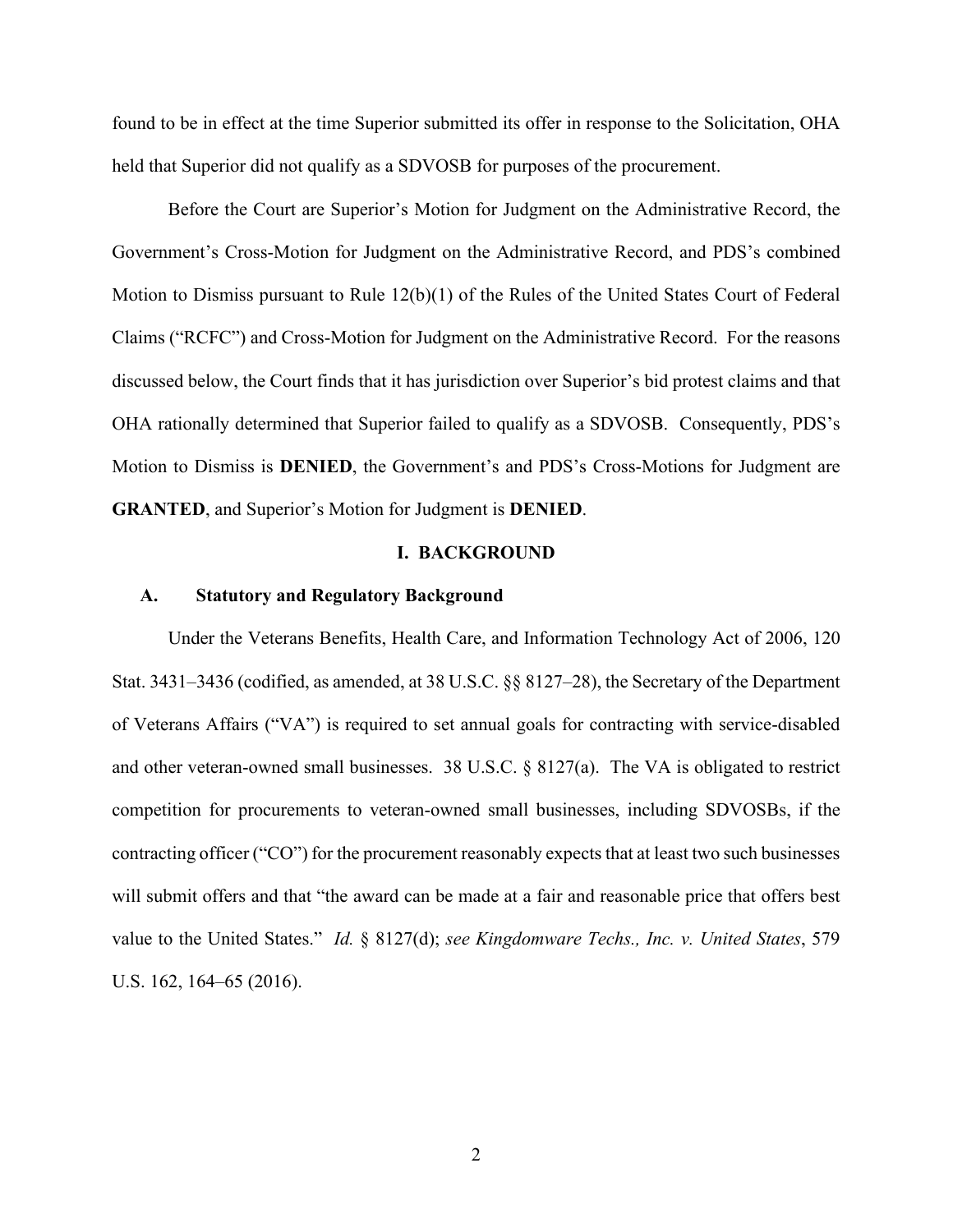To qualify as a SDVOSB eligible to compete for these types of procurements, a business must be "at least 51% unconditionally and directly owned by one or more service-disabled veterans." 13 C.F.R. § 125.12.<sup>1</sup>

A service-disabled veteran is defined by regulation as a veteran who has a valid disability rating letter issued by the VA that shows a service-connected rating between 0 and 100 percent, a valid disability determination from the Department of Defense, or is registered as a servicedisabled veteran in the Beneficiary Identification and Records Locator Subsystem maintained by the VA's Veterans Benefits Administration. *Id.* § 125.11. A business that is principally owned by another business entity that is itself not owned and controlled by one or more service-disabled veterans does not qualify as a SDVOSB. *Id.* § 125.12(a).

The eligibility requirements further mandate that both the management and daily business operations of a SDVOSB must be controlled by one or more service-disabled veterans. *Id.* § 125.13(a). This "means that both the long-term decision[] making and the day-to-day management and administration of the business operations must be conducted by one or more service-disabled veterans." *Id.* There is a rebuttable presumption that someone other than a service-disabled veteran has control, or the power to control, the business where "[b]usiness relationships exist with non-service-disabled veteran individuals or entities which cause such dependence that the applicant or concern cannot exercise independent business judgment without great economic risk." *Id.* § 125.13(i)(7). An exception exists "where a service-disabled veteran does not have the unilateral power and authority to make decisions in 'extraordinary circumstances.'" *Id.* § 125.13(m). Such extraordinary circumstances are solely limited to: "(1) Adding a new equity

 $<sup>1</sup>$  Additionally, a SDVOSB must be considered "small" in accordance with the size standard</sup> corresponding to the North American Industry Classification System (NAICS) code assigned to the contract at issue. 13 C.F.R.  $\S$  125.14(a).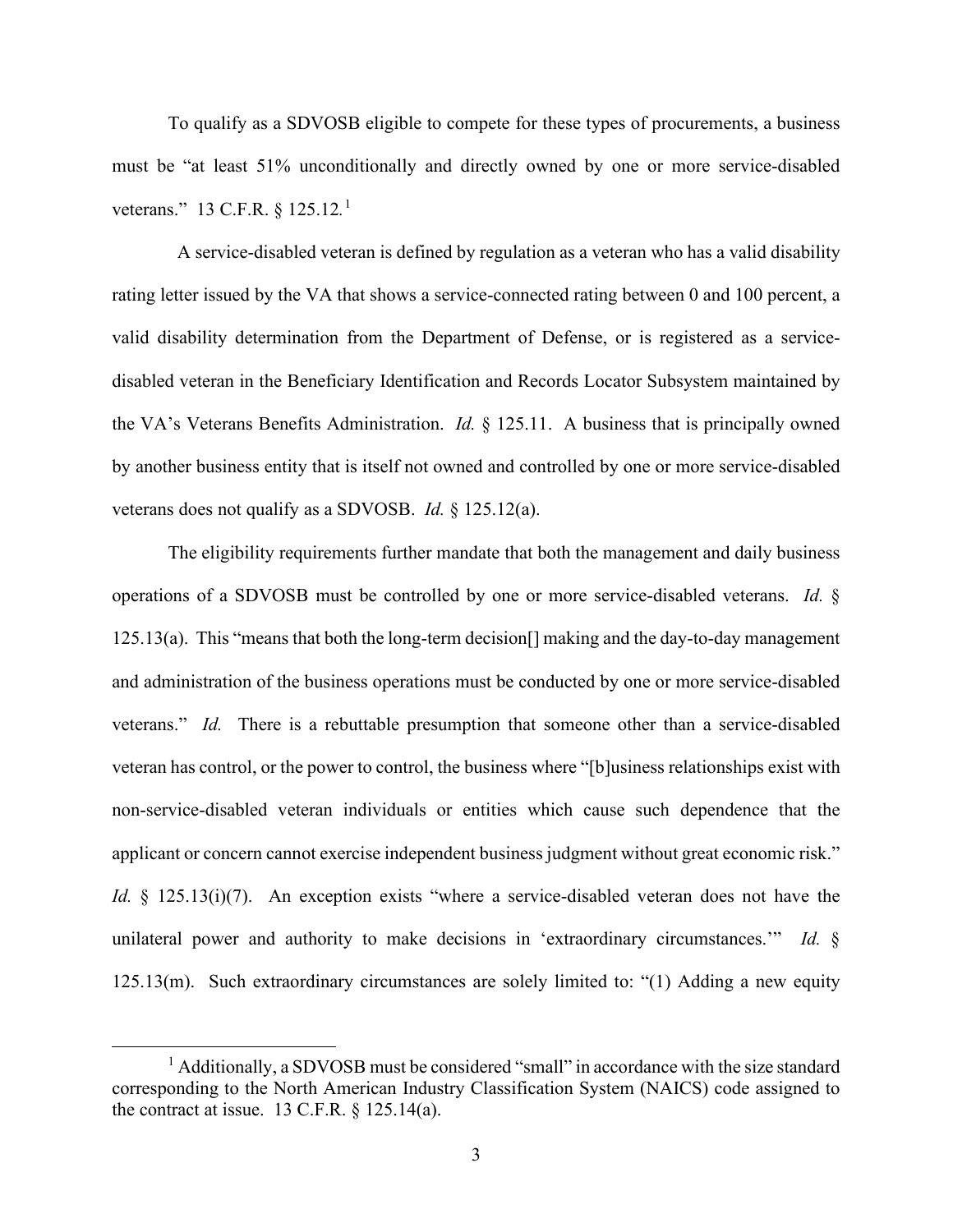stakeholder; (2) Dissolution of the company; (3) Sale of the company; (4) The merger of the company; and (5) Company declaring bankruptcy." *Id.* § 125.11.

The VA Center for Verification and Evaluation ("CVE") is responsible for certifying contractors as SDVOSBs. *See* 38 C.F.R. §§ 74.1, 74.11. OHA has authority to adjudicate protests filed by interested parties challenging a business's SDVOSB status. *See* 38 U.S.C. § 8127(f)(8)(B); 13 C.F.R. § 134.1007.

#### **B. Findings of Fact**

#### 1. Superior's Certification as a SDVOSB

Superior is headquartered in Ocean Springs, Mississippi. Admin. R. 417, ECF No. 22 ("AR"). It was founded in 1991 by a decorated Vietnam Veteran, employs roughly 191 individuals, and manufactures prescription eyeglasses. AR 2984. Superior is presently owned and controlled by Mr. Derek Bodart, who is a service-disabled veteran of the United States Navy. AR 512, 2932, 2985. Mr. Bodart obtained a controlling interest in Superior from its former owner, Essilor of America, Inc. ("Essilor"), in 2017 through an existing SDVOSB that he owned, StatSource Medical, LLC ("StatSource"). AR 421–30.

On January 29, 2018, StatSource sold Superior to Mr. Bodart and four minority shareholders. AR 2932. Since 2017, Mr. Bodart has served as Superior's President and CEO. AR 512. At all relevant times, he has owned and controlled more than 50 percent of Superior. AR 2932. At the time Superior submitted a proposal in response to the Solicitation, Mr. Bodart had a 51 percent interest in Superior, owning [. . .] of its [. . .] shares. AR 422, 2932. Two servicedisabled veterans and one other individual each owned a 9 percent interest in Superior, and a fifth non-veteran/non-service-disabled individual who acted as Superior's Vice President and Chief Operating Officer had a 22 percent interest. AR 2932.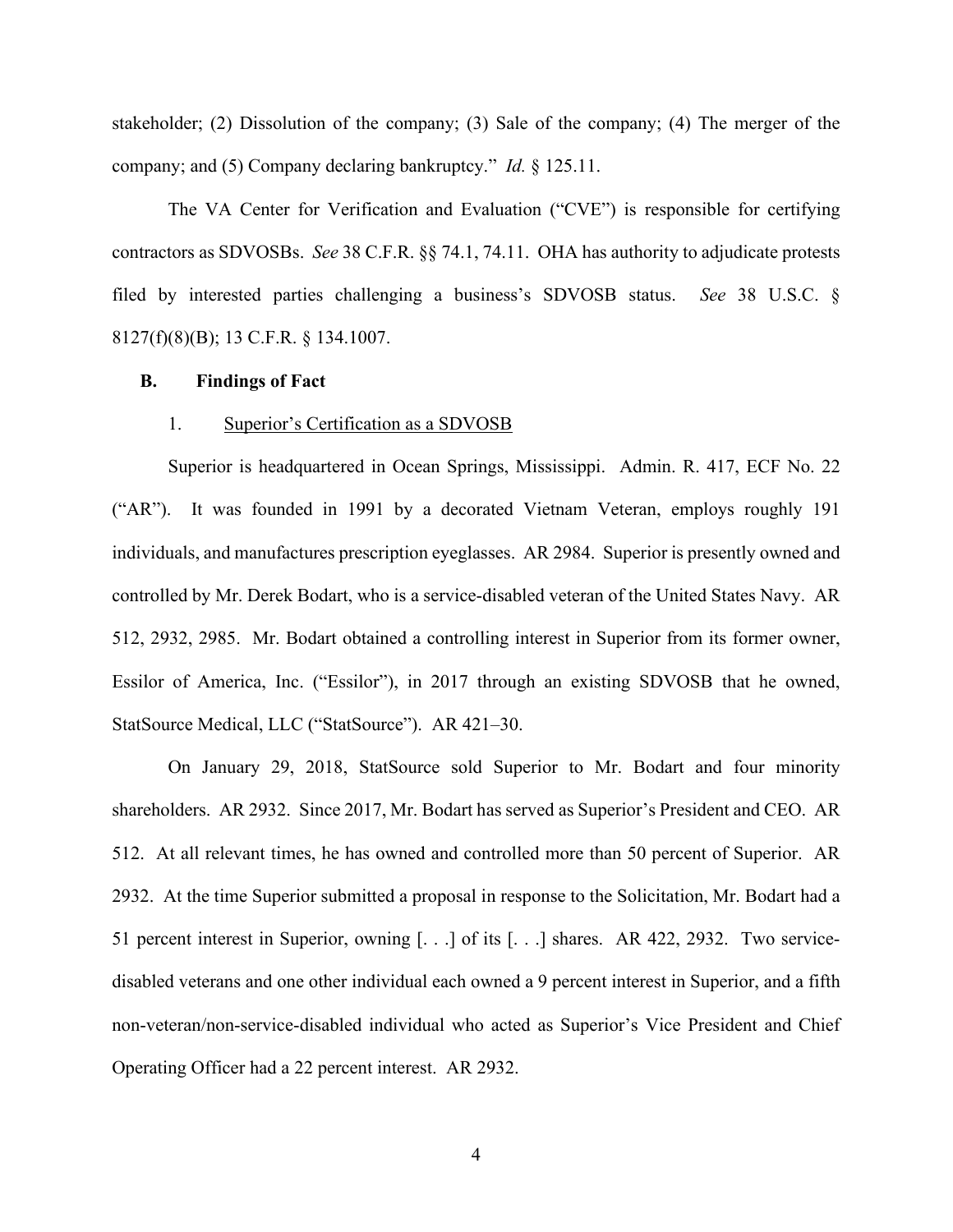The VA CVE certified Superior as a SDVOSB on April 10, 2018. AR 2469. Since that time, Superior has performed multiple VA contracts, providing prescription eyeglasses and related services to veterans. AR 2982. In fact, Superior avers that it and PDS "have been the VA's two primary SDVOSB providers" for such services. Pl.'s Compl. ¶ 14, ECF No. 1.

#### 2. Superior's Services and Supply Agreement

As part of Mr. Bodart's obtaining a controlling interest in Superior through StatSource, Superior, Essilor, and StatSource entered into a Services and Supply Agreement ("Agreement") on November 1, 2017. AR 650; *see* AR 649–944. Among its provisions, the Agreement included purchase requirements for Superior's existing VISN and other VA contracts. Specifically, Superior was obligated to purchase from Essilor "the majority of the volume of Superior's purchases of lenses, frames, contact lenses and consumables . . . [if] offered by Essilor" and 15 percent of ophthalmic laboratory services. AR 651, § 3(b). The Agreement provided, however, that "if such amounts are not permitted under any given VISN or other Veterans Affairs' contract," Superior was required to purchase "the maximum volumes that can be sourced from Essilor without jeopardizing Superior's status as a [SDVOSB] entity and as required to maintain compliance with the SBA and Federal Acquisition Regulations [("FAR")]." *Id.*

The Agreement had similar provisions for all future VISN and VA contracts awarded to Superior, which required Superior to source from Essilor "the majority of the volume of Superior's purchases of lenses, frames, contact lenses and consumables . . . [if] offered by Essilor" and "the maximum permitted dollar volume of Superior's ophthalmic laboratory services." *Id.* § 3(c). Like the existing-contracts provision, if those amounts were not permitted by any given contract, the Agreement capped Superior's purchase requirements (notwithstanding the quotas) at "the maximum volumes that can be sourced from Essilor without jeopardizing Superior's [SDVOSB]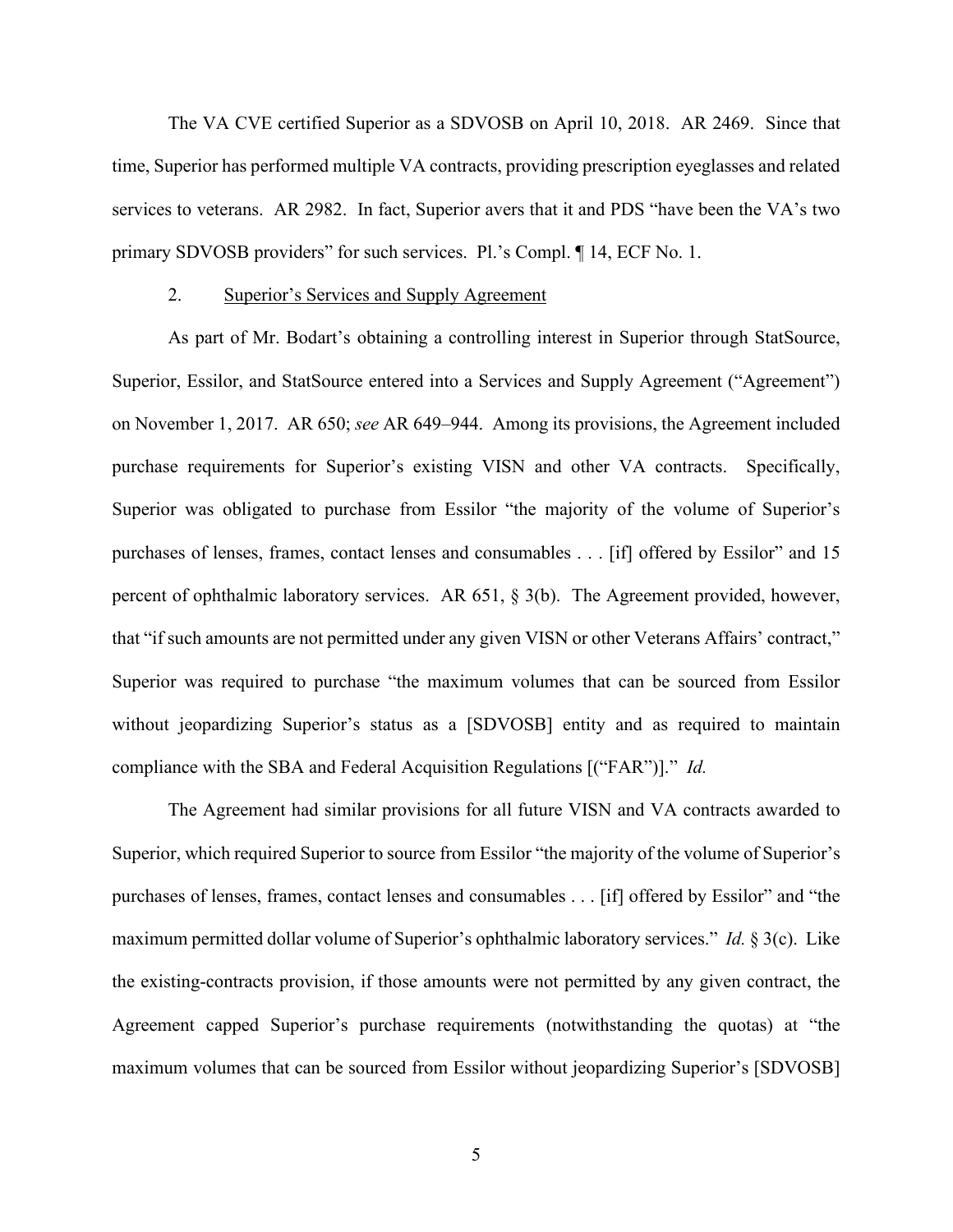status" and in compliance with the SBA and FAR. *Id.* The Agreement further required Superior to provide Essilor with monthly reports reflecting Superior's sales under VISN contracts and other data to ensure compliance with these purchase requirements. *Id.* § 3(d).

In addition, pricing for the Lab Products/Services acquired from Essilor were outlined in price lists attached to the Agreement. *See* AR 662–944. Essilor could at any time increase the prices charged under the Agreement due to circumstances outside of its direct control if the price increase was permitted under any government contract. AR  $651-52$ ,  $\S$  3(e). If Superior intended to bid on a fixed-price government contract involving the Lab Products/Services, the Agreement further required Superior to notify Essilor in writing prior to bidding and obtain Essilor's agreement in writing for any fixed pricing offered in the bid if Superior was requesting that Essilor also commit to fixed pricing. AR  $652$ ,  $\frac{1}{2}$  3(e).

Other provisions of the Agreement also obligated Superior to obtain Essilor's written approval. Such approval was required prior to Superior's assigning all or part of the Agreement. AR 656, § 9(a). Any attempt to do otherwise would result in Superior's defaulting on the Agreement. AR 653–54, § 6(b)(iii). The Agreement also required Superior to "obtain Essilor's written approval prior to any 'Change of Control.'" AR 656, § 9(b). This was defined by the Agreement as any (i) "change in possession, directly or indirectly, of the power to direct or cause the directing of the management or policies of Superior," (ii) any sale or transfer of 50 percent or more of Superior's assets, (iii) any sale or transfer of 50 percent or more of Superior's stock, (iv) any merger resulting in a change of ownership of 50 percent or more, and (v) any change to Superior's SDVOSB status (*i.e.*, if it ceased to be a SDVOSB). *Id*.

The initial term of the Agreement ran from November 1, 2017, until October 31, 2027, and would automatically renew for an additional one-year term unless one of the parties provided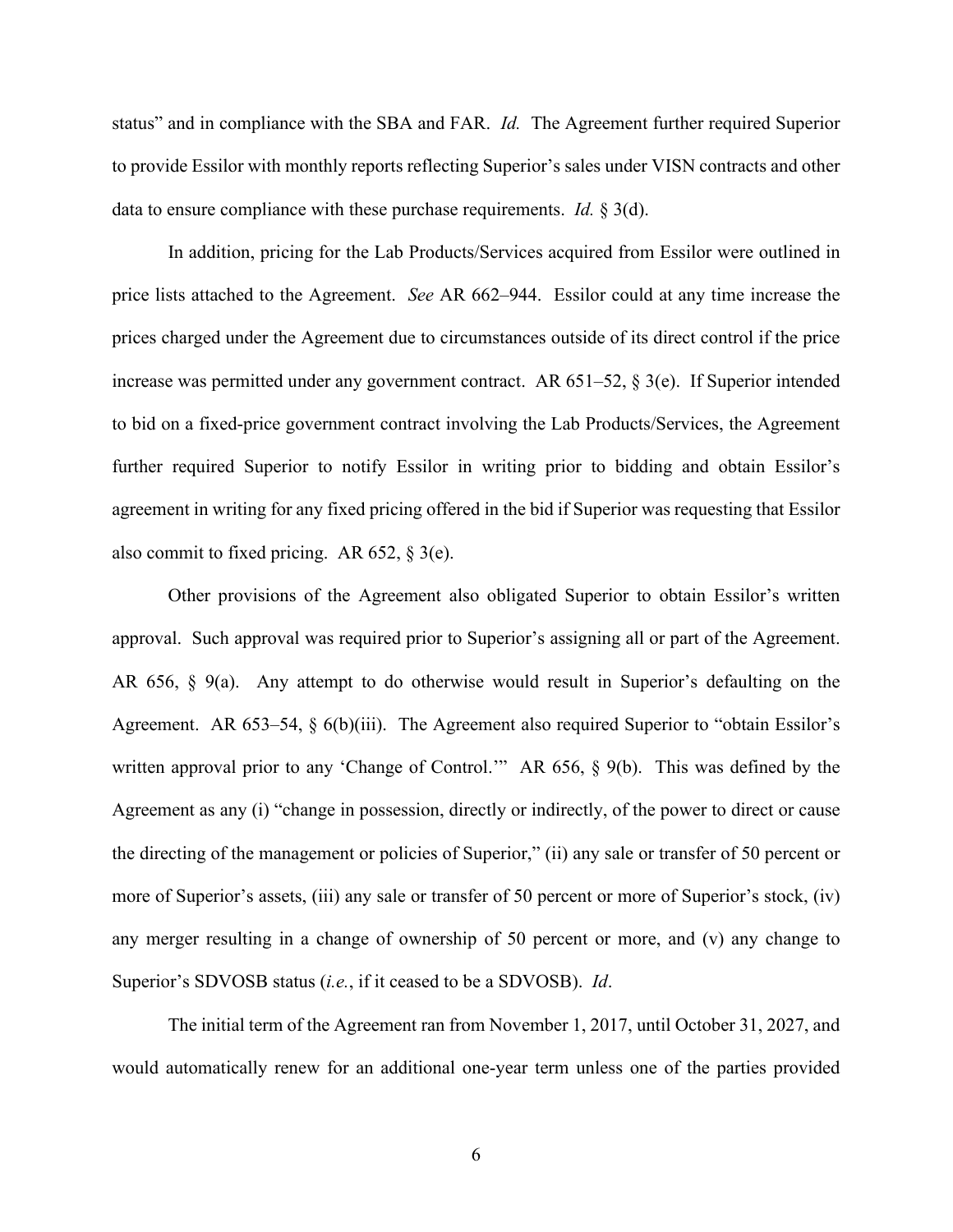written notice of its desire to terminate the Agreement at least 180 days before the expiration of the initial term. AR  $650, \, \S$  2. According to the Agreement, the term could "only be shortened in accordance with the termination provisions herein." *Id.* Superior and Essilor executed a Termination of Services and Supply Agreement on October 20, 2020 ("Termination Agreement"), which memorialized an earlier effective termination of the Agreement that occurred on January 29, 2018. AR 2930.

#### **C. Procedural Background**

# 1. VA's Solicitation and Award to Superior

On August 24, 2020, the VA issued the Solicitation, seeking proposals by SDVOSBs for the provision of prescription eyeglasses and related services in VISN 8. AR 1. Superior and PDS each submitted timely proposals. AR 2954*.* On October 1, 2020, the VA announced that Superior was the apparent awardee. *Id.*

# 2. CVE Protest and Decision

On October 8, 2020, PDS submitted a timely protest to the VA, challenging Superior's SDVOSB status. AR 247; *see* 13 C.F.R. § 134.1004(a)(2)(i). The CO for the Solicitation forwarded PDS's protest to OHA for review. AR 2954.

As relevant here, PDS's protest alleged that Superior was controlled by Essilor, a non-SDVOSB entity. AR 248*.* Among its allegations, PDS asserted that: Essilor continued to have an ownership interest in Superior; Essilor and Superior shared resources, equipment, and/or services; Superior used Essilor's equipment, software, and bulk shipping discounts to manufacture and ship Superior's eyeglasses; Superior received "critical financial support from Essilor;" and Superior was contractually required to use Essilor products. AR 249*.* PDS also argued that Essilor controlled Superior through loan agreements that further required Superior to use Essilor products.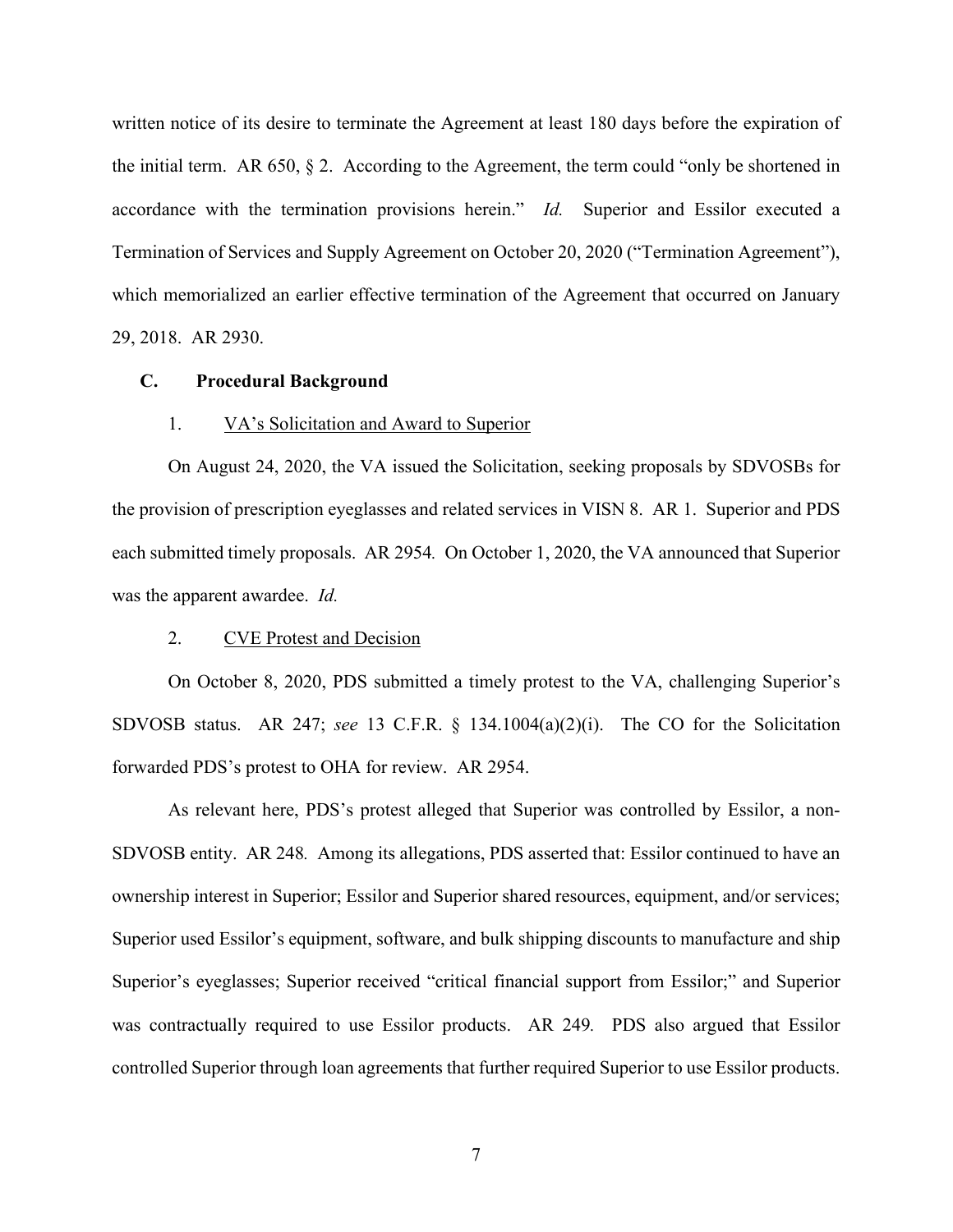AR 251. According to PDS, these alleged facts exhibited that Superior's relationship with Essilor caused such dependence that Superior was unable to exercise independent business judgment. AR 250.

Superior responded to PDS's protest on October 13, 2020. AR 392. It refuted PDS's allegations, arguing that Mr. Bodart (a service-disabled veteran) was both the majority shareholder and the controlling director of Superior. AR 395. It provided evidence demonstrating that Essilor did not have an equity interest in Superior and had not since 2017. AR 403. It also maintained that its business relationship with Essilor did not afford Essilor with control of or the power to control Superior. AR 400. To the contrary, it asserted that Mr. Bodart had the requisite control over Superior and its day-to-day operations for it to qualify as a SDVOSB. AR 407–08.

After reviewing the Case File filed by CVE on November 3, 2020, PDS moved to supplement its protest. It argued, among other things, that the Agreement (which was referenced in the Case File) obligated Superior to purchase large amounts of supplies and equipment from Essilor, further demonstrating Essilor's control. AR 2746–47. The Agreement had not been included in the record provided by CVE, nor in Superior's responses to PDS's protest and supplemental protest. AR 2899.

OHA issued an Order on February 2, 2021, requiring Superior to produce a copy of the Agreement, which it provided on February 16, 2021. *Id.* Superior argued that the Agreement was not in effect at the time of the Solicitation, as it had been effectively terminated on January 29, 2018, by oral agreement after StatSource sold its shares in Superior to Mr. Bodart. AR 2903–10. Superior also submitted a copy of the written Termination Agreement dated October 20, 2020, which memorialized the January 29, 2018 termination date. AR 2930. Superior further contended that the Agreement was drafted so as not to jeopardize Superior's status as a SDVOSB and had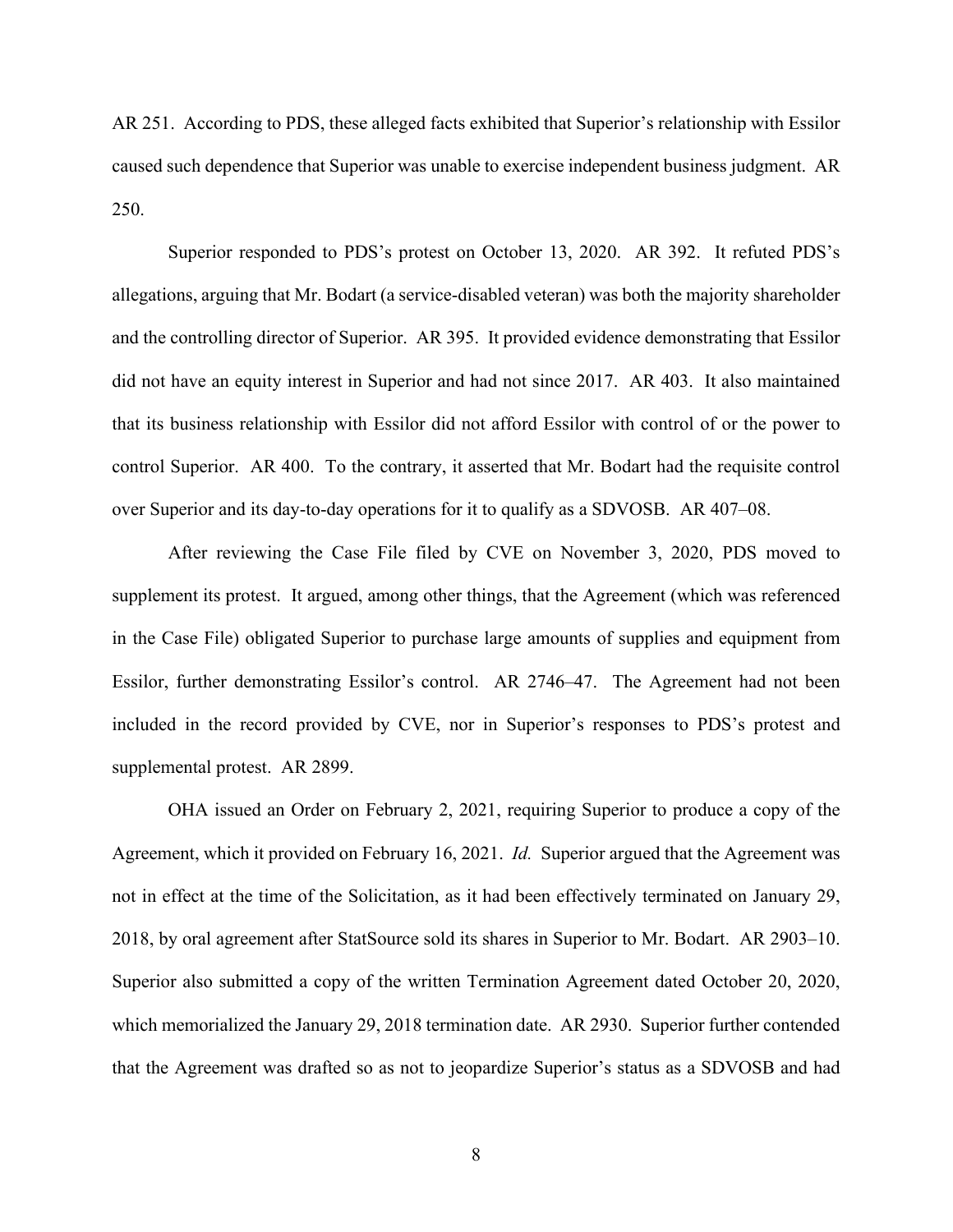never been enforced. AR 2907. It argued that because the Agreement by its terms protected Superior's SDVOSB status, it could not evidence Essilor's control over Superior in a way that jeopardized Superior's status. AR 2909.

In response, PDS argued that the issue of Essilor's alleged control over Superior was a matter of the "power to control – not whether control is actually exercised." AR 2940–41 (citing C*larity Commc'ns Grp., LLC*, SBA No. SIZ-6011, at 9-10 (Jun. 17, 2019) ("[S]o long as the power to control exists, the entities are affiliated.")); *see* 13 C.F.R. § 121.103. It cited a number of terms in the Agreement that allegedly gave Essilor an improper level of control over Superior, including the purchasing requirements and provisions that required Essilor's written approval. AR 2942– 45. Taken together, PDS argued these terms showed that the purpose of the Agreement was to provide Essilor the opportunity to "use Superior as a tool in the VA eyeglass business, with Superior acting as a conduit for Essilor on both existing and future VA contracts." AR 2946.

OHA issued its ruling on May 6, 2021, sustaining PDS's protest in relevant part. AR 2953. It found that Superior was not fully controlled by Mr. Bodart as of the date it submitted its offer (September 23, 2020) and the date PDS filed the CVE protest (October 8, 2020), which are the relevant dates for determining eligibility. AR 2971. OHA found the Agreement's terms, requiring Superior to obtain Essilor's written approval prior to changes of control, such as the sale or transfer of 50 percent or more of Superior's assets or stock, "plainly interfere with Mr. Bodart's ability to make all business decisions and exercise complete control over Superior." AR 2970. It also found that terms requiring Superior to make certain minimum purchases from Essilor and obligating Superior to obtain Essilor's approval before bidding on certain fixed-price government contracts likewise interfered with and impermissibly restricted Mr. Bodart's independent business decisionmaking. AR 2971. Because the Agreement required written termination, OHA found that the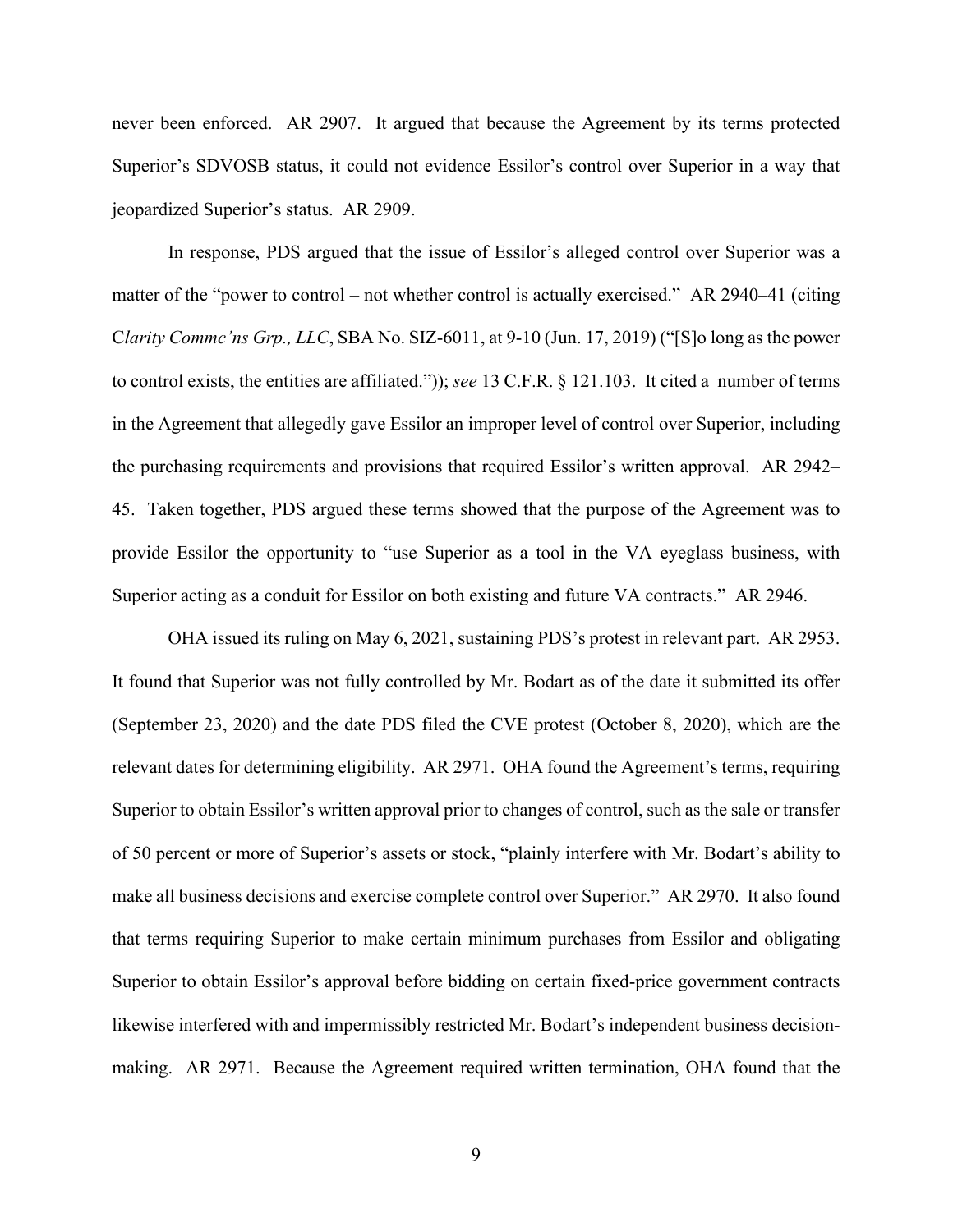Agreement was not terminated until October 20, 2020—the date the Termination Agreement was executed. AR 2970.

As a result of OHA's decision, the VA cancelled Superior's contract. *See* Pl.'s Mot. for J. Admin R. at 12, ECF No. 24; Def.'s Cross Mot. for J. Admin. R. at 15, ECF No. 26. Based on the parties' representations at oral argument, the Court understands that PDS is currently fulfilling the work outlined in the Solicitation under a different, separate contract.

# 3. Size Protest and Decision

 Separate from its CVE protest, PDS concurrently filed a timely size protest on October 8, 2020, alleging that Superior was not a small business, and thus ineligible for an award under the Solicitation, because of its affiliation with Essilor, a non-small business. AR 2873–74. PDS's size protest was based on many of the same or similar allegations raised in its CVE protest. *Id.* The size protest was referred to the SBA's Office of Government Contracting – Area III ("Area Office") in accordance with 13 C.F.R. § 134.1001(c). AR 2954.

The Area Office issued a size determination on November 12, 2020, rejecting PDS's argument that Superior was sufficiently affiliated with Essilor to render its business other-thansmall. AR 2875–83; *see* 13 C.F.R. § 121.103. Notably, the Area Office found a lack of evidence supporting a finding that Essilor had the power to control Superior at the time Superior submitted its initial offer on the Solicitation. AR 2881.

PDS filed an appeal of the Area Office's decision with OHA on November 27, 2020. On July 7, 2021, following its decision on PDS's CVE protest, OHA vacated the size determination and remanded the case back to the Area Office. *See Size Appeal of PDS Consultants, Inc.*, SBA No. SIZ-6107, 2021 WL 5298745 (July 7, 2021). OHA noted that the Agreement had not been submitted to the Area Office as part of the size protest, and thus the Area Office "was unable to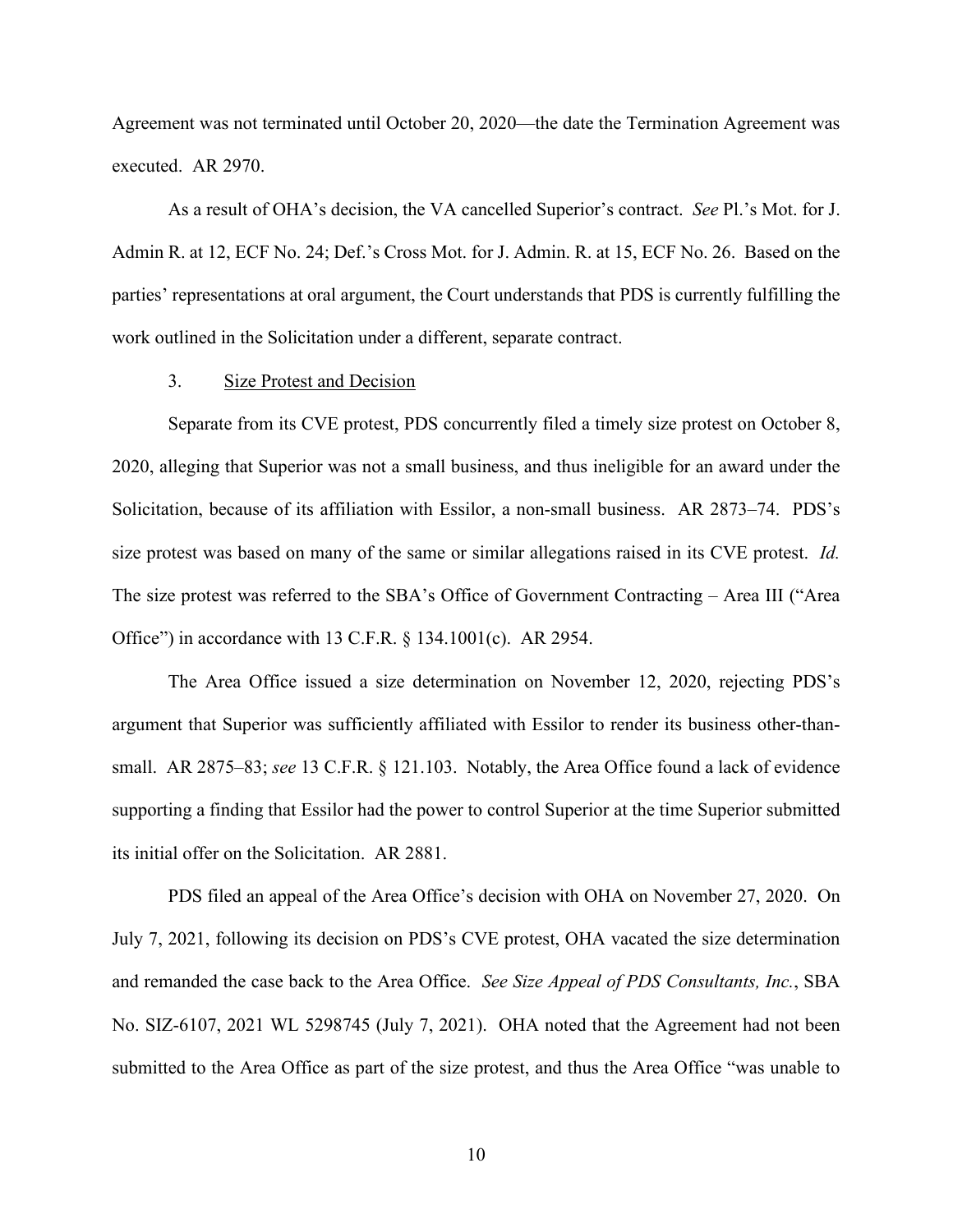fully consider Appellant's protest allegations" regarding Superior's obligation to use Essilor products. *Id.* at \*5. On remand, OHA instructed the Area Office to obtain a copy of the Agreement and "assess whether in light of that agreement, Superior was affiliated with Essilor as of September 23, 2020, the date that Superior self-certified for the instant procurement." *Id.* at \*6.

Superior provided a copy of the Agreement to the Area Office on July 19, 2021. After reviewing the same, the Area Office found based on the same provisions relied on in OHA's CVE decision that "the Services and Supply agreement did afford Essilor control over Superior" and that the Agreement "was still in effect on the date size is determined." Appx. 1, Def.-Intv.'s Consol. Mot. to Dismiss, Cross-Mot. J. Admin. R. & Opp'n to Pl.'s Mot. J. Admin. R. at 9, ECF No. 25-1 (*Size Determination*, Case No. 3-2021-050 (July 26, 2021)). Accordingly, the Area Office issued a new size determination on July 26, 2021, finding that Superior was "other than small" as of the date it submitted its proposal in response to the Solicitation. *Id.* at 10.

Superior has appealed the Area Office's adverse size determination and is awaiting OHA's final decision. *See* Pl.'s Reply at 22, ECF No. 27; Def.-Intv.'s Consol. Mot. to Dismiss, Cross-Mot. J. Admin. R. & Opp'n to Pl.'s Mot. J. Admin. R. at 21, ECF No. 25.

# 4. The Instant Action

Superior instituted this action on July 15, 2021. *See* ECF No. 1. On July 19, 2021, PDS filed its motion to intervene, which the Court granted. *See* Def.-Intv.'s Mot. to Intervene, ECF No. 10. In accordance with the Court's scheduling order, *see* ECF No. 14, the Government filed the Administrative Record on August 2, 2021. *See* ECF No. 22.

On August 12, 2021, Superior filed its Motion for Judgment on the Administrative Record, requesting the Court set aside as arbitrary and capricious and contrary to law OHA's May 6, 2021 decision that found Superior ineligible for award under the Solicitation. ECF No. 24 at 5.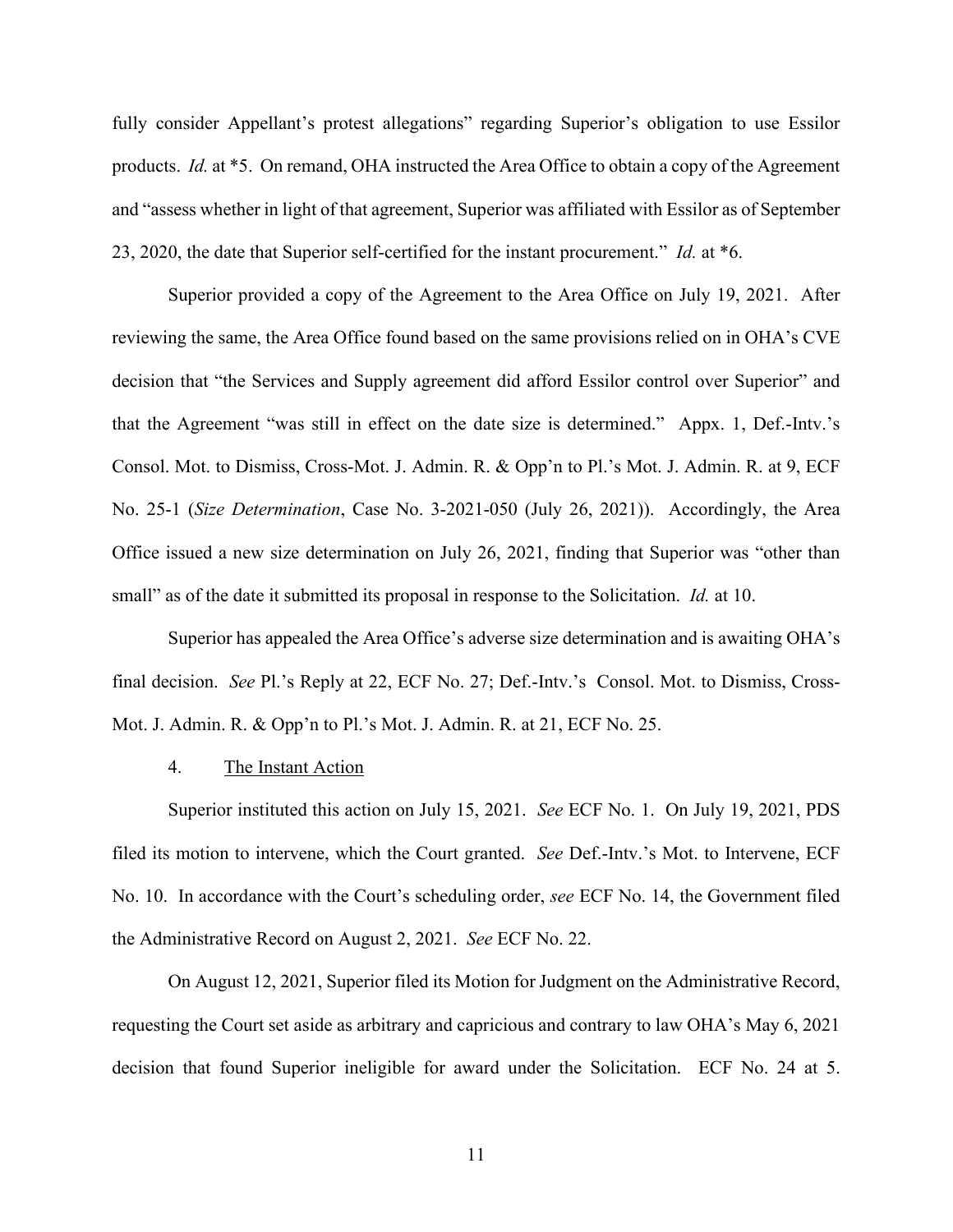According to Superior, OHA failed to properly construe the actions of Superior, Mr. Bodart, and Essilor in January 2018 as terminating the Agreement. *Id.* at 6. Superior further argues that even if it was not terminated, OHA "grossly misinterpreted" the Agreement as affording Essilor the power to control Superior. *Id.* For these reasons, Superior argues it is entitled to declaratory and injunctive relief and requests the Court enter an injunction setting aside OHA's determination and ordering the VA to reinstate Superior's contract. *Id.* at 26–27.

PDS subsequently cross-moved for judgment on the administrative record and filed a motion to dismiss. *See* ECF No. 25. It argues that OHA's determination was reasonable as the Agreement gave Essilor the power to control Superior, even if it was not exercised. *Id.* at 25. PDS further asserts that the Court does not have jurisdiction over Superior's claims because Superior no longer has a substantial chance of being awarded a contract under the Solicitation due to the Area Office's recent adverse size determination. *Id.* at 21.

The Government also cross-moved for judgment on the administrative record, asserting that OHA's decision had a rational basis and correctly applied the law. *See* ECF No. 26 at 16. The Government contends that OHA reasonably determined that Superior was ineligible for the Solicitation because the "cumulative effect" of the Agreement's restrictions and its supply mandates impermissibly restricted Mr. Bodart's ability to fully control the long-term decision making and day-to-day management of Superior. *Id.* at 24.

#### **II. LEGAL STANDARDS**

#### **A. RCFC 12(b)(1)**

On a motion to dismiss under  $RCFC 12(b)(1)$ , the Court is "obligated to assume all factual allegations to be true and to draw all reasonable inferences in plaintiff's favor." *Henke v. United States*, 60 F.3d 795, 797 (Fed. Cir. 1995) (citing *Scheuer v. Rhodes*, 416 U.S. 232, 236–37 (1974)).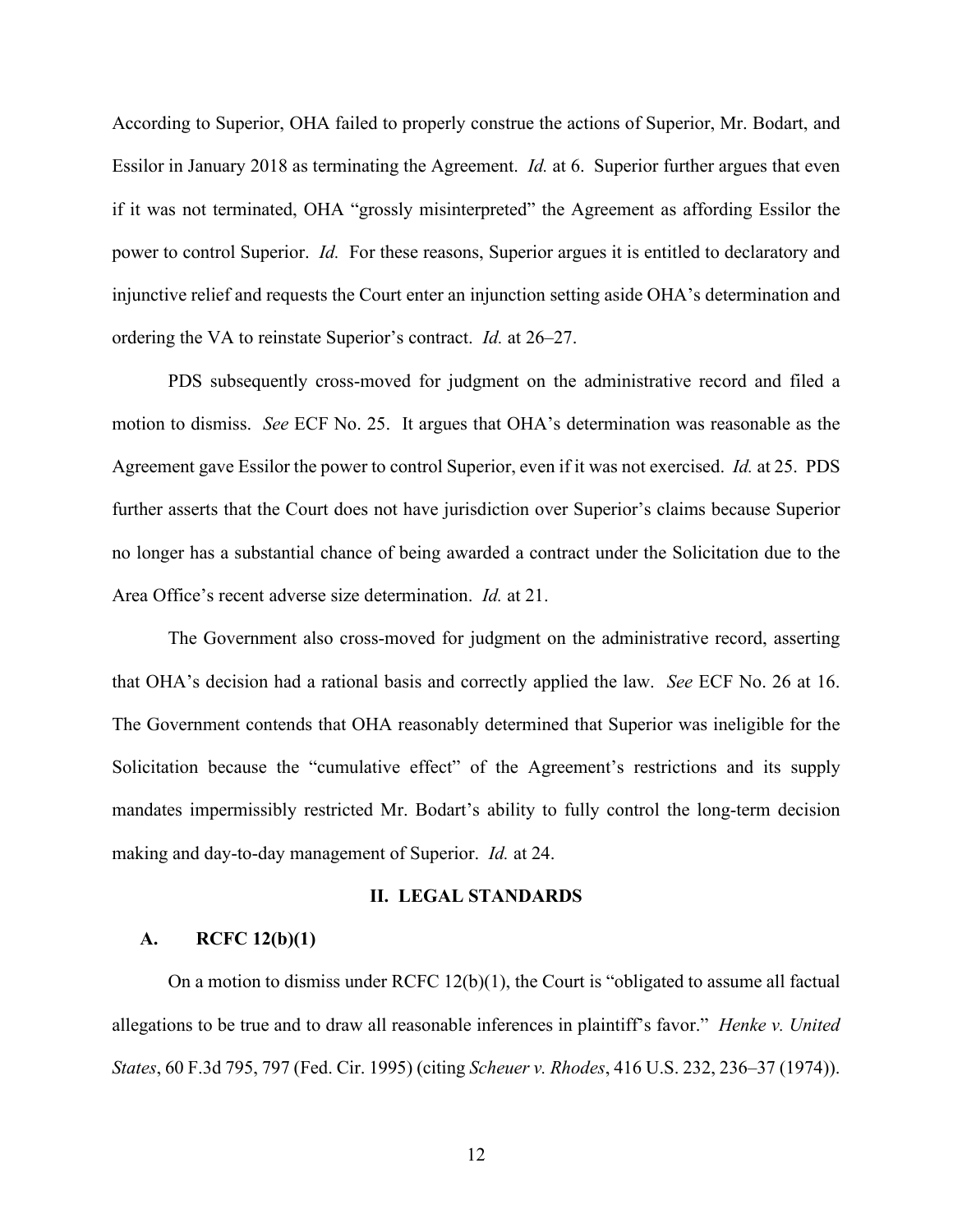The burden of proving subject-matter jurisdiction lies with the plaintiff. *See Reynolds v. Army & Air Force Exch. Serv.*, 846 F.2d 746, 748 (Fed. Cir. 1988). To come within the Court's bid protest jurisdiction under 28 U.S.C.  $\S$  1491(b)(1), the plaintiff must establish that it has standing as an "interested party"—*i.e.*, that it is "an actual or prospective bidder[] or offeror[]" and has a "direct economic interest [that] would be affected by the award of the contract or by failure to award the contract." *Rex Serv. Corp. v. United States*, 448 F.3d 1305, 1307 (Fed. Cir. 2006) (emphasis omitted) (citation omitted).

# **B. RCFC 52.1**

A motion for judgment on the administrative record pursuant to RCFC 52.1 is "properly understood as . . . an expedited trial on the record." *Bannum, Inc. v. United States*, 404 F.3d 1346, 1356 (Fed. Cir. 2005). The Court limits its review to the administrative record and "asks whether, given all the disputed and undisputed facts, a party has met its burden of proof." *Savantage Fin. Servs., Inc. v. United States*, 150 Fed. Cl. 307, 317 (2020) (citation omitted). In contrast to the standard for summary judgment, a genuine issue of disputed fact does not prevent a court from granting a motion for judgment on the administrative record. *See Bannum*, 404 F.3d at 1357.

The Court of Federal Claims evaluates bid protests under the Administrative Procedure Act's ("APA") standard for review of agency action. 28 U.S.C. § 1491(b)(4); *Bannum*, 404 F.3d at 1351. Under that standard, "an agency procurement action may be set aside only if it is 'arbitrary, capricious, an abuse of discretion, or otherwise not in accordance with the law.'" *Savantage Fin. Servs.*, 150 Fed. Cl. at 317 (quoting 28 U.S.C. § 1491(b)(4)). An agency decision is arbitrary and capricious when it "'entirely failed to consider an important aspect of the problem, offered an explanation for its decision that runs counter to the evidence before the agency, or the decision is so implausible that it could not be ascribed to a difference in view or the product of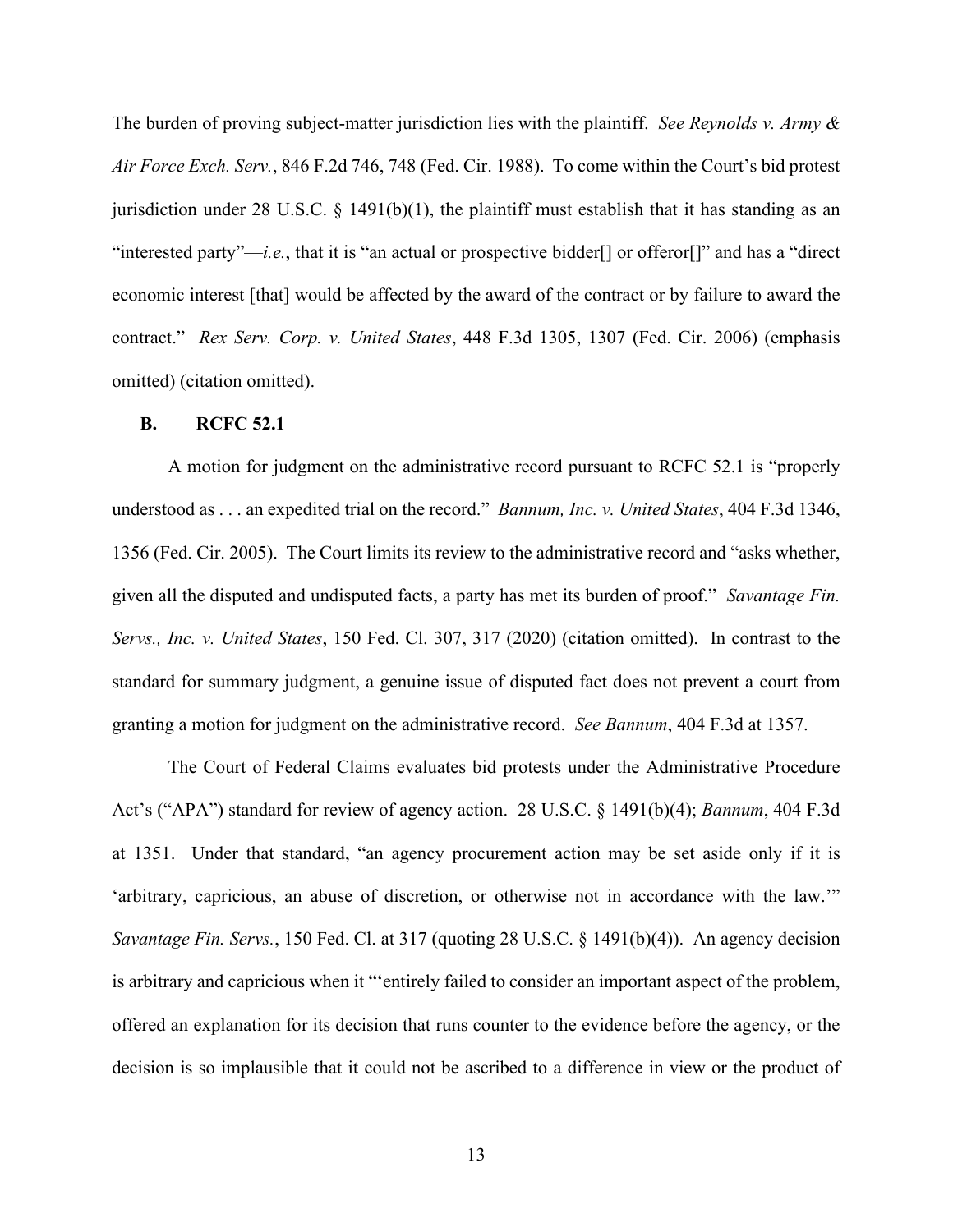agency expertise.'" *Ala. Aircraft Indus. v. United States*, 586 F.3d 1372, 1375 (Fed. Cir. 2009) (quoting *Motor Vehicle Mfrs. Ass'n v. State Farm Mut. Auto. Ins. Co.*, 463 U.S. 29, 43 (1983)).

In conducting an arbitrary-and-capricious review, a court may not substitute its judgment for that of the agency. Even if the Court may have reached a different conclusion, it should not disturb the agency's decision "so long as there is a reasonable basis for it." *Savantage Fin. Servs.*, 150 Fed. Cl. at 317 (citing *Honeywell, Inc. v. United States*, 870 F.2d 644, 648 (Fed. Cir. 1989)). Accordingly, the Court's review of an agency procurement decision is "highly deferential." *Advanced Data Concepts v. United States*, 216 F.3d 1054, 1058 (Fed. Cir. 2000).

Decisions made by OHA are given further "special deference" where the SBA's expertise and familiarity with administrative rules and intricacies are at issue. *Obsidian Sols. Grp., LLC v. United States*, 153 Fed. Cl. 334, 341–42 (2021); *Eagle Design & Mgmt., Inc. v. United States*, 57 Fed. Cl. 271, 273 (2002). Special deference is therefore warranted when OHA has been asked to interpret SBA rules "in an intricate manner that a nonexpert court must be careful not to disrupt." *Darton Innovative Techs., Inc. v. United States*, 153 Fed. Cl. 440, 451 (2021). The interpretation of a contract, however, is a question of law that the Court generally reviews *de novo*. *CBY Design Builders v. United States*, 105 Fed. Cl. 303, 327 (2012).

# **III. DISCUSSION**

#### **A. Superior Has Standing to Bring This Bid Protest.**

The Court begins, as it must, with the question of jurisdiction. PDS argues that Superior lacks standing to bring this action because it is not an interested party for purposes of the Tucker Act's bid protest jurisdiction. ECF No. 25 at 12–13. It claims that Superior presently lacks the necessary direct economic interest because it does not have a substantial chance of being awarded the VISN 8 contract in light of the outstanding adverse size determination. *Id.* PDS does not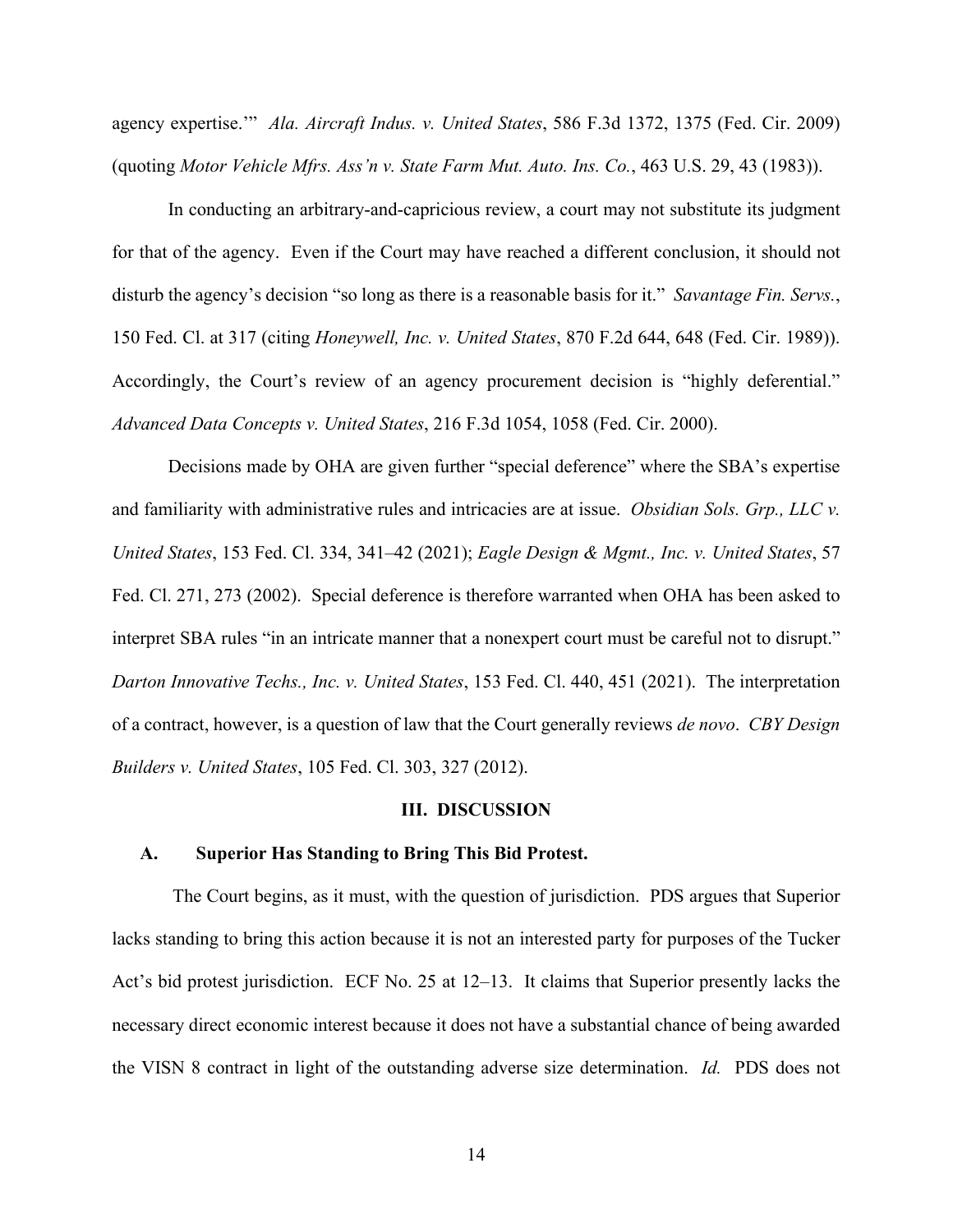dispute that Superior *had* a direct economic interest sufficient to confer standing as of the date it filed its Complaint. Since the event that allegedly deprived Superior of standing occurred during the course of this litigation, the issue presented is one of mootness. *See id.* at 22 n.3 (raising mootness as an alternative argument). For the reasons discussed below, the Court finds that Superior's claims are not moot and the Court maintains jurisdiction to rule on the parties' cross-motions for judgment.<sup>[2](#page-14-0)</sup>

To demonstrate standing in a post-award bid protest, the plaintiff is required to establish that it is an interested party, meaning it "is an actual or prospective bidder[] and . . . possesses the requisite direct economic interest." *Rex Serv. Corp.*, 448 F.3d at 1307. To show a "direct economic interest," the plaintiff must prove that it had a "substantial chance" of receiving the contract. *Int'l Mgmt. Servs., Inc. v. United States*, 80 Fed. Cl. 1, 5 (2007) (citing *Rex Serv. Corp*., 448 F.3d at 1307); *see Myers Investigative & Sec. Servs., Inc. v. United States*, 275 F.3d 1366, 1370 (Fed. Cir. 2002) (holding in the sole-source procurement context that a plaintiff "need only establish that it 'could compete for the contract.'" (citation omitted)). The substantial chance standard, in turn, requires a plaintiff to show that it was prejudiced by an error in the procurement process. *See Rex Serv. Corp.*, 448 F.3d at 1308 (citing *Statistica*, *Inc. v. Christopher*, 102 F.3d 1577, 1582 (Fed. Cir. 1996)). Stated another way, Superior has standing if it demonstrates that "but for the error" challenged in this protest it "would have had a substantial chance of securing"

<span id="page-14-0"></span><sup>&</sup>lt;sup>2</sup> Contrary to PDS's argument, this is an issue of mootness regardless of the retroactive nature of the adverse size determination. *See* ECF No. 25 at 22 n.3. The parties do not dispute that size is determined as of the date the concern self-certifies as small as part of its initial offer or response including price and that the Area Office decision applies to the VISN 8 contract award even though the protest was filed after the award. *See* 13 C.F.R. §§ 121.404(a), 121.1004(c). However, that the Area Office found Superior to be other than small as of the time of the procurement in September 2020 does not rewrite history. The fact of the matter remains that at the time Superior filed suit in July 2021 no adverse size determination had yet been issued, and it unquestionably had standing to pursue this protest.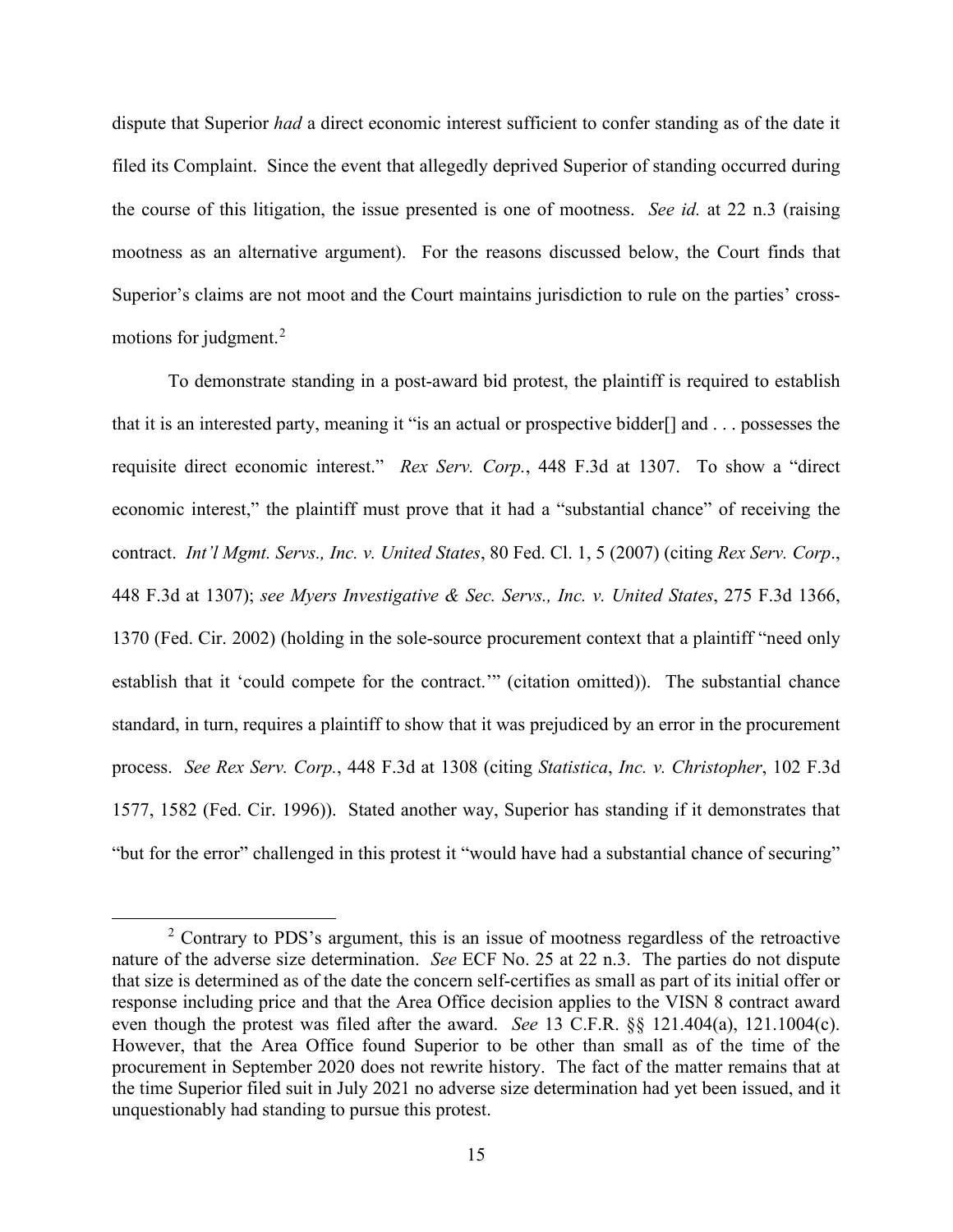the VISN 8 contract at issue. *Labatt Food Serv., Inc. v. United States*, 577 F.3d 1375, 1378 (Fed. Cir. 2009); *see Alfa Laval Separation, Inc. v. United States*, 175 F.3d 1365, 1367 (Fed. Cir. 1999).

"'[S]tanding is to be determined as of the commencement of suit.'" *Rothe Dev. Corp. v. Dep't of Def.*, 413 F.3d 1327, 1334 (Fed. Cir. 2005) (quoting *Lujan v. Defs. of Wildlife*, 504 U.S. 555, 570 n.5 (1992)); *see Anderson v. United States*, 344 F.3d 1343, 1350 (Fed. Cir. 2003) (holding that the Court of Federal Claims "applies the same standing requirements enforced by other federal courts created under Article III"). This is because "[t]he rules of standing, whether as aspects of the Art. III case-or-controversy requirement or as reflections of prudential considerations defining and limiting the role of the courts, are threshold determinants of the propriety of judicial intervention." *Warth v. Seldin*, 422 U.S. 490, 517–18 (1975). On the other hand, if developments arise during litigation that extinguish the presence of a live "case or controversy," courts typically apply the doctrine of mootness. *See Momenta Pharms., Inc. v. Bristol-Myers Squibb Co.*, 915 F.3d 764, 770 (Fed. Cir. 2019).

Standing and mootness, although related, are distinct concepts. *See Friends of the Earth, Inc. v. Laidlaw Envtl. Servs. (TOC), Inc.*, 528 U.S. 167, 189–92 (2000) (examining the differences between standing and mootness). As the Supreme Court recently explained, standing requires the plaintiff to demonstrate at the outset the elements of injury, traceability, and redressability, "[a]nd if in the course of litigation a court finds that it can no longer provide a plaintiff with any effectual relief, the case generally is moot." *Uzuegbunam v. Preczewski*, 141 S. Ct. 792, 796 (2021); *see Bluestar Energy Servs. v. United States*, 100 Fed. Cl. 607, 617 (2011) ("[A] case is moot when the issues presented are no longer 'live' or the parties lack a legally cognizable interest in the outcome." (quoting *Powell v. McCormack*, 395 U.S. 486, 496 (1969)). A claim is typically considered moot when "there is no reasonable expectation . . . that the alleged violation will recur"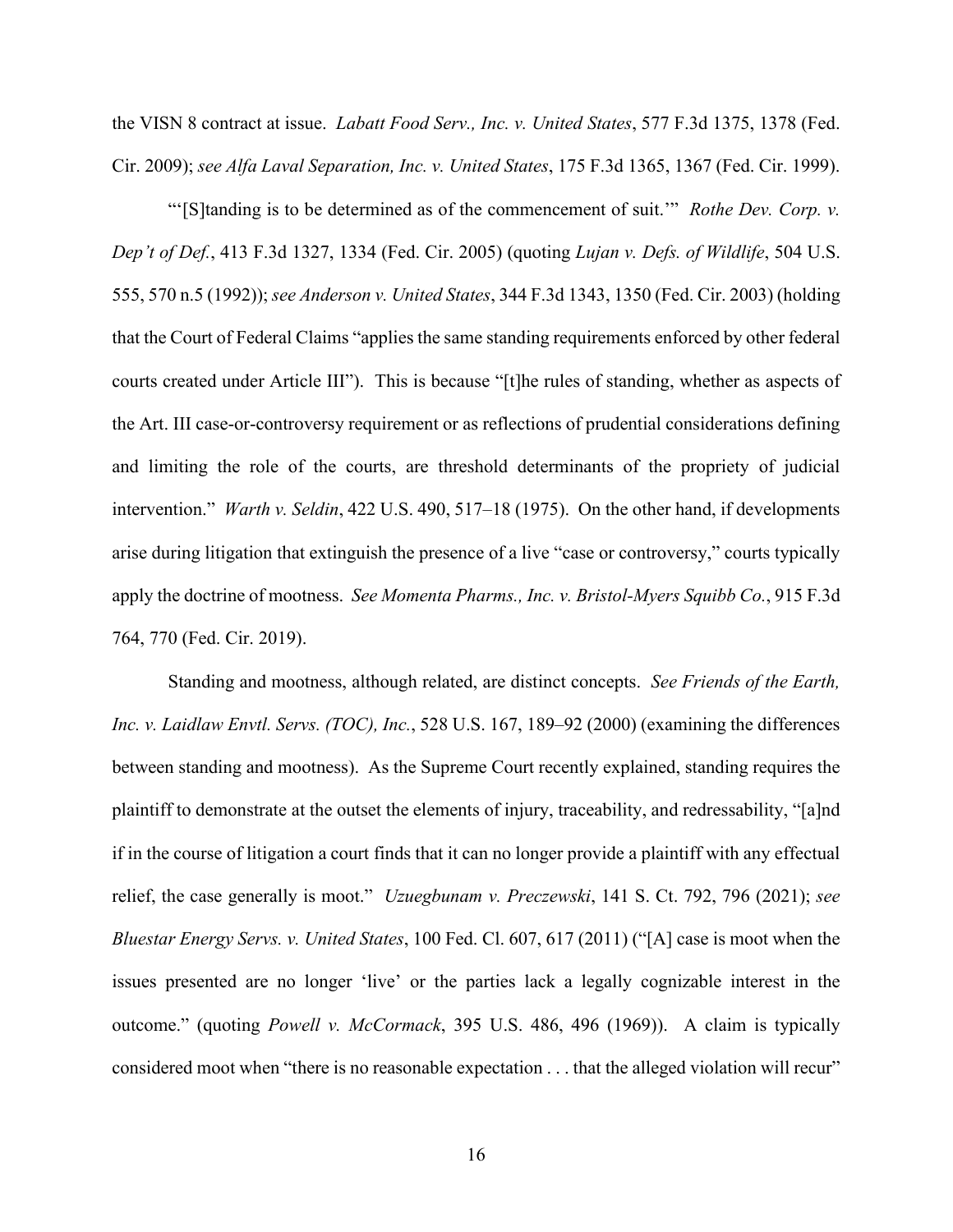and "interim relief or events have completely and irrevocably eradicated the effects of the alleged violation." *L.A. Cnty. v. Davis*, 440 U.S. 625, 631 (1979) (internal quotation marks omitted); *see Ferring B.V. v. Watson Lab'ys, Inc.-Fla.*, 764 F.3d 1382, 1391 (Fed. Cir. 2014). If, notwithstanding intervening events, the "court can fashion *some* form of meaningful relief" for the plaintiff, then the claim is not moot. *Church of Scientology of Cal*. *v. United States*, 506 U.S. 9, 12 (1992) (emphasis in original).

Neither PDS nor Superior cited any cases in their briefs involving, as here, a question of whether a plaintiff's bid protest claim was mooted by events occurring during litigation that purportedly destroyed the plaintiff's status as an interested party. The Court independently identified a recent decision of the United States Court of Appeals for the Federal Circuit that is instructive, *Acetris Health, Inc. v. United States*, 949 F.3d 719 (Fed. Cir. 2020). In *Acetris*, a prospective bidder brought a pre-award bid protest against the VA, challenging the agency's interpretation of federal law defining the country of origin of pharmaceutical products for purposes of determining whether such product is U.S.-made. *Id.* at 722. Following the filing of its complaint, Acetris submitted an unsuccessful offer in response to the solicitation immediately at issue in the case. *Id.* at 725. Of the three bidders, Acetris's offer was the highest, and the Government moved to dismiss on grounds of mootness. *Id.* at 726.

The Federal Circuit agreed with the Government in part. It held that the Court of Federal Claims erred by assessing standing solely on the allegations of the complaint without consideration of later events (*i.e.*, Acetris's third place offer). *Id.* Based on those events, the Court found that Acetris's claim was moot with respect to the solicitation on which it bid because Acetris would not have been awarded the contract even if it were correct on the merits of its protest. *Id.* at 726– 27 ("Because Acetris cannot show prejudice resulting from the VA's purportedly flawed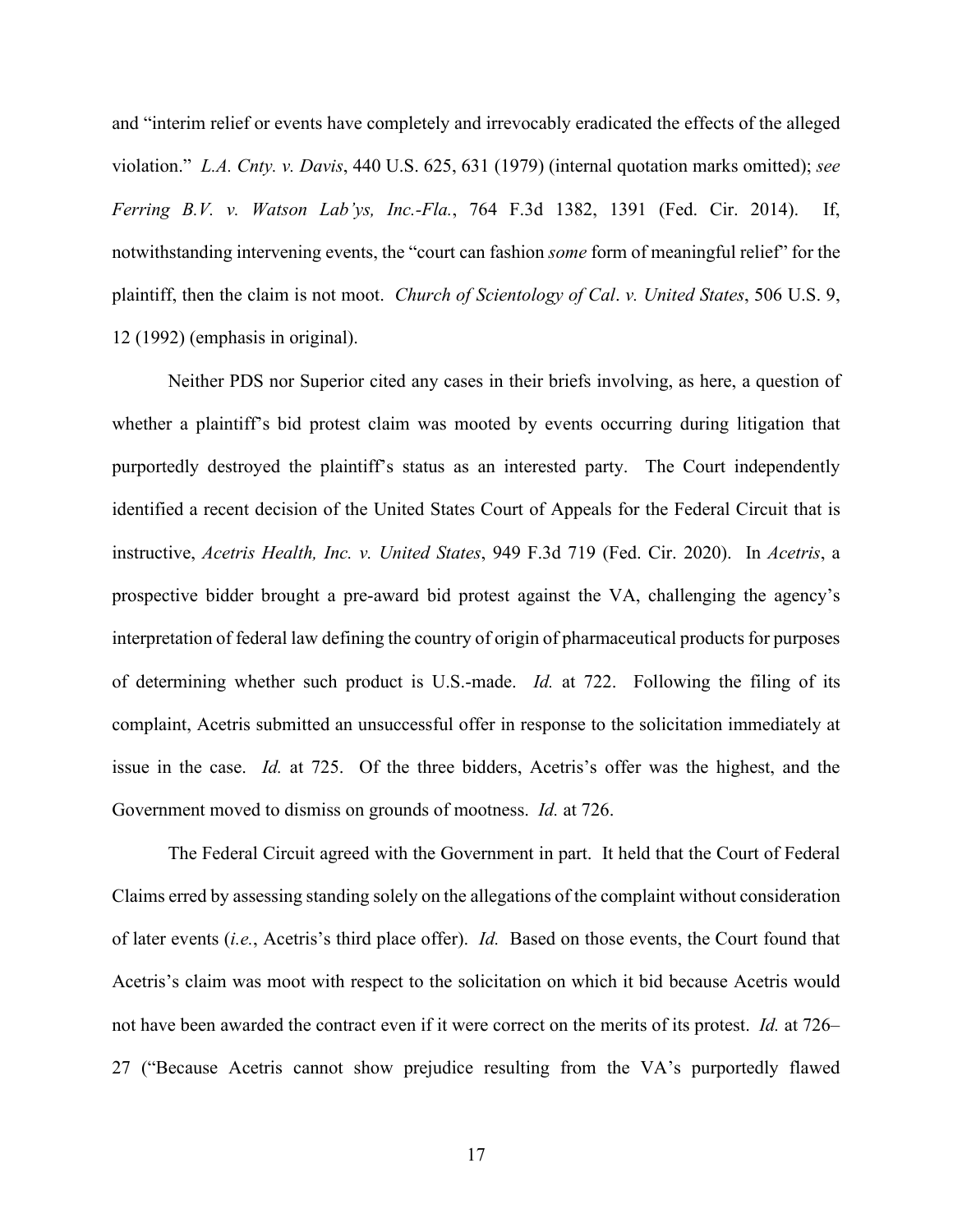interpretation . . . as applied to the [] solicitation, Acetris has no injury-in-fact with respect to that solicitation."). It therefore held that Acetris "[did] not *now* have standing to challenge the [] solicitation." *Id.* at 727 (emphasis added). The Court, however, held that the protest was not moot with respect to claims related to future proposed procurements because Acetris had standing as an interested party as to those claims. *Id.*

Applying *Acetris*, this Court must determine whether Superior's claims are moot because it no longer maintains standing to bring this protest in light of the adverse size determination issued after it filed suit. There is no dispute that, even if Superior is successful in this protest, the VA cannot presently reinstate the VISN 8 contract award because of the Area Office's July 26, 2021 decision finding Superior other than small for purposes of that contract. *See* 13 C.F.R. §§ 121.1009(g)(2), (g)(5); *see also Ironclad/EEI v. United States*, 78 Fed. Cl. 351, 364 (2007). This, however, does not necessarily mean that Superior is deprived of interested-party status, and thus this Court of jurisdiction, even though the Court cannot grant the full relief it requests.

Well-established, binding precedent makes clear that the crux of the substantial chance inquiry is the requirement of prejudice. *See, e.g.*, *Myers Investigative & Sec. Servs.*, 275 F.3d at 1370 ("[P]rejudice (or injury) is a necessary element of standing."). In cases where courts have found a lack a direct economic interest, the alleged error at issue was found to be non-prejudicial because it was not the cause (or the only cause) of the plaintiffs' failure to receive a contract award. In other words, the plaintiffs suffered no harm or injury-in-fact from the protested error in light of a different circumstance that was independent from and unaffected by that error. *See, e.g.*, *Acetris*, 949 F.3d at 726–27; *Rex Serv. Corp.*, 448 F.3d at 1308 (plaintiff failed to submit a bid and the alleged procurement error would not have required the agency to re-open the solicitation at issue); *Fed. Data Corp. v. United States*, 911 F.2d 699, 704 (Fed. Cir. 1990) (protestor who voluntarily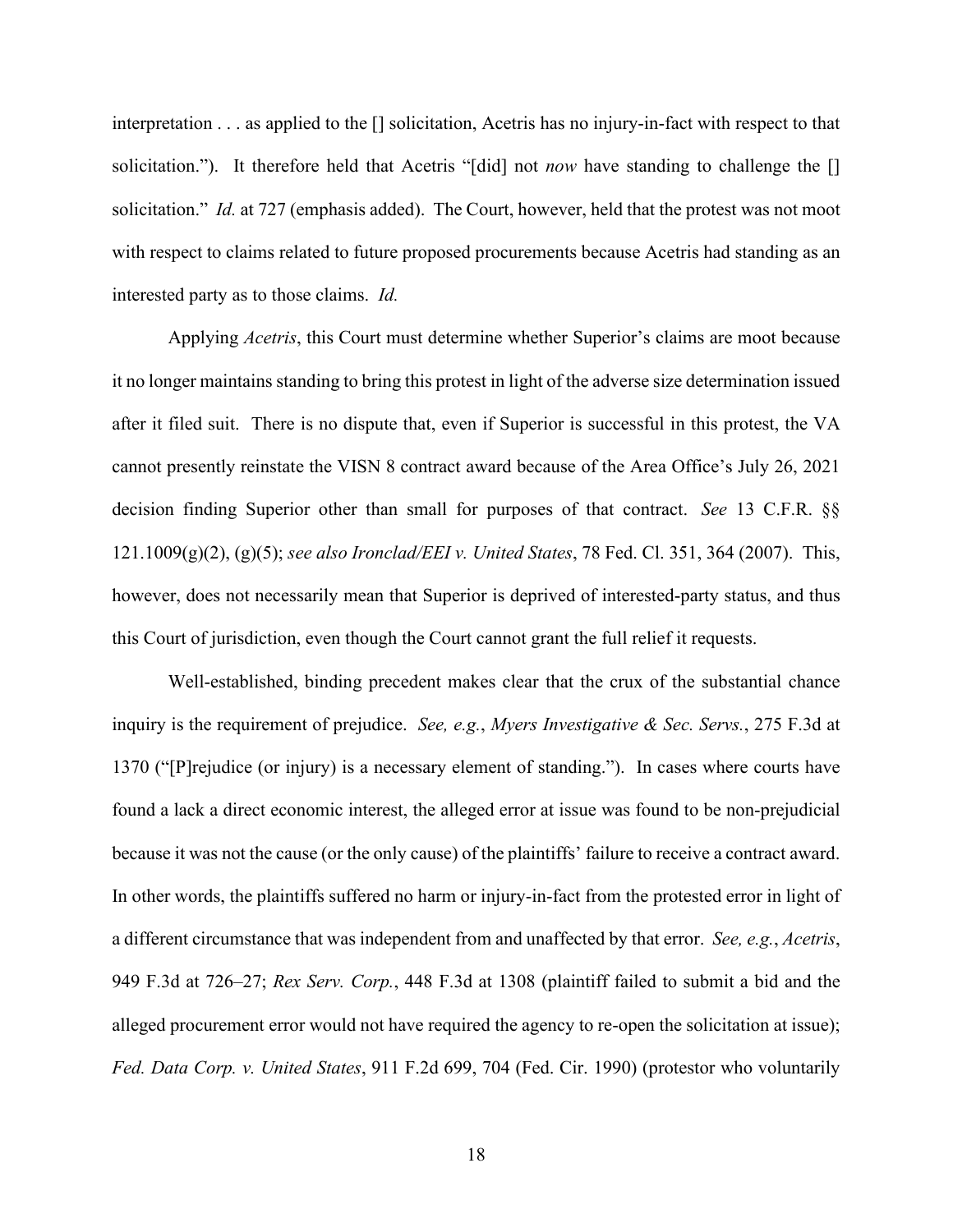withdrew bid affirmatively relinquished chance to receive contract notwithstanding alleged violations of procurement law); *Labatt Food Serv.*, 577 F.3d at 1381 (untimely response to solicitation amendment prevented award to plaintiff, regardless of the agency's alleged error in receiving bids differently than prescribed).

Here, that circumstance—the recent adverse size determination—directly resulted from the CVE decision at issue in this protest. Indeed, before OHA issued the CVE decision (and thus before Superior filed this protest), the Area Office determined that Superior was a small business eligible to compete for the VISN 8 contract. AR 2883. The subsequent adverse size determination occurred only after OHA issued the CVE decision and then, in the separate size appeal, remanded the size determination to the Area Office for the explicit purpose of considering whether the Agreement, which formed the basis of the CVE decision, changed the Area Office's conclusion. *Size Appeal of PDS*, 2021 WL 5298745, at \*6; *see* ECF No. 25-1 at 4. It did. After acknowledging in a long block quote OHA's analysis of the Agreement in the CVE decision, the Area Office reached the same conclusion as OHA based on the same grounds the Court is reviewing now *i.e.*, that the Agreement gave Essilor the power to control Superior and that the Agreement was in effect at the time of the VISN 8 procurement. *See* ECF No. 25-1 at 8–9; *id.* at 9 ("[T]he Area Office finds that the Services and Supply agreement did afford Essilor control over Superior throughout the term of the agreement. . . . [which] was still in effect on the date size is determined.").

Although no party cited a case addressing the question of standing in analogous circumstances, the Court identified *Draken International, Inc. v. United States*, 120 Fed. Cl. 383 (2015), as a useful comparator. In *Draken*, a bidder challenged the procurement process related to a Navy solicitation for the provision of both subsonic and supersonic aircraft. *Id.* at 386. Draken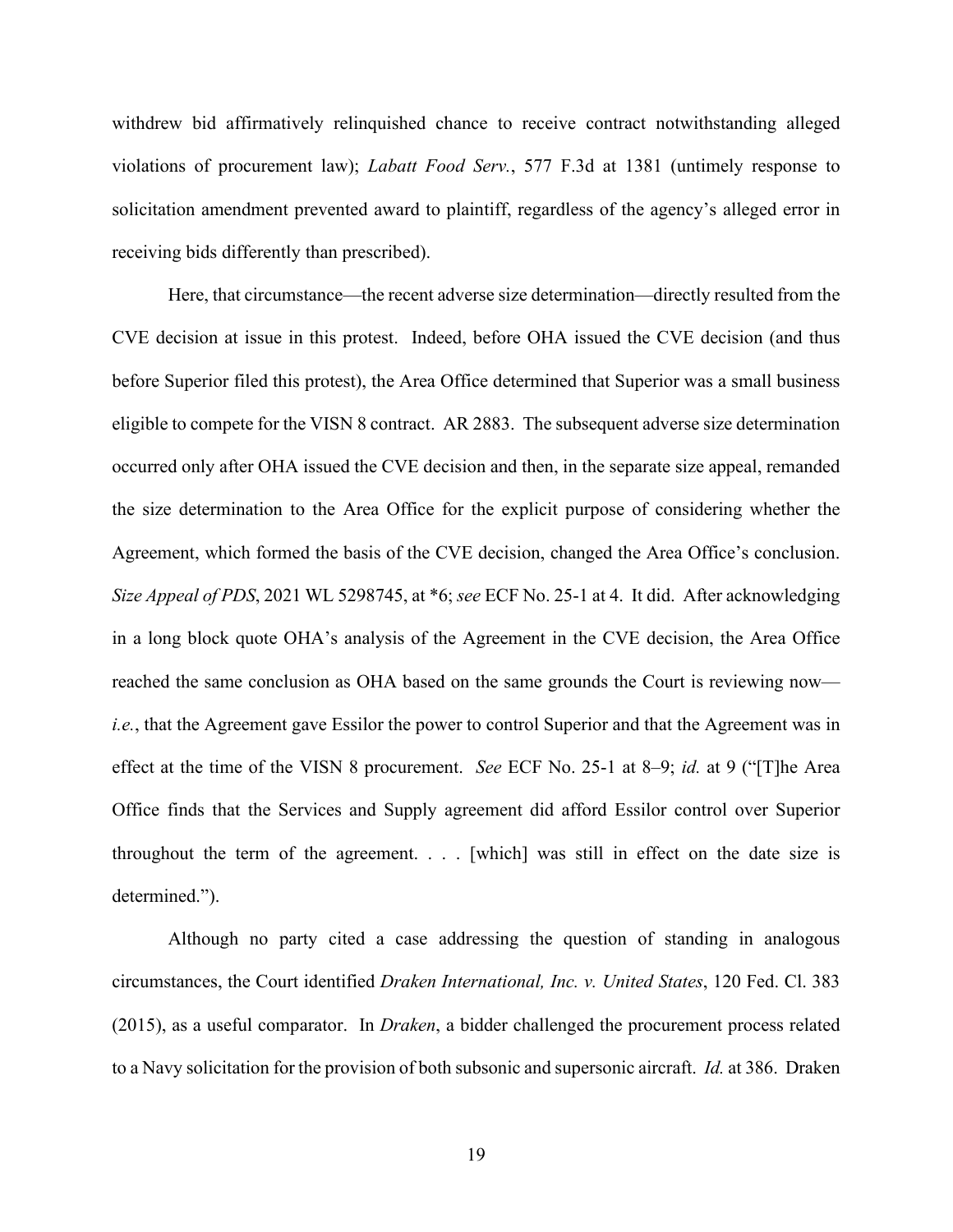alleged, among other things, that extraordinary procurement delays had made it more difficult (indeed, impossible for Draken) to provide the two types of aircraft in compliance with the solicitation's requirements, which resulted in a purportedly defective and anticompetitive selection process. *Id.* at 391. The Government argued that Draken lacked standing because it could no longer meet one of the aircraft requirements and thus "currently does not have a substantial chance of receiving the contract." *Id.* at 392; *see id.* at 391, 392 n.7. The court disagreed, emphasizing that standing "'turns on whether the protester would have had a substantial chance *if not for the alleged errors*.'" *Id.* at 392 (emphasis in original) (quoting *COMINT Sys. Corp. v. United States*, 700 F.3d 1377, 1383 (Fed. Cir. 2012)). It held that if the Navy had not delayed the anticipated award date by one year the requirements would not have been financially prohibitive for Draken and it could have met the solicitation terms. *Id.* Thus, Draken "had a 'substantial chance' of being awarded the contract, but for the alleged defect in the procurement process," *i.e.*, the delay. *Id.*

The same logical connection between the challenged error and resulting injury exists here. The alleged error in this case is OHA's CVE decision concluding that the Agreement demonstrated Essilor's power to control Superior and that such agreement was in effect at the time of the VISN 8 procurement. ECF No.1 ¶¶ 34–38. Superior claims this conclusion is arbitrary and capricious and contrary to law. *Id*. ¶ 4. If OHA's alleged error had not occurred, the VA would not have terminated Superior's contract on the basis that it was not a SDVOSB, and the Area Office would have had no reason to reconsider its initial, favorable size determination. In other words, regardless of the fact that the CVE decision and adverse size decision present separate obstacles to Superior's contract award, they are nonetheless related and arise from the same error challenged in this protest. The Court therefore finds that Superior, both at the time of filing this protest and currently,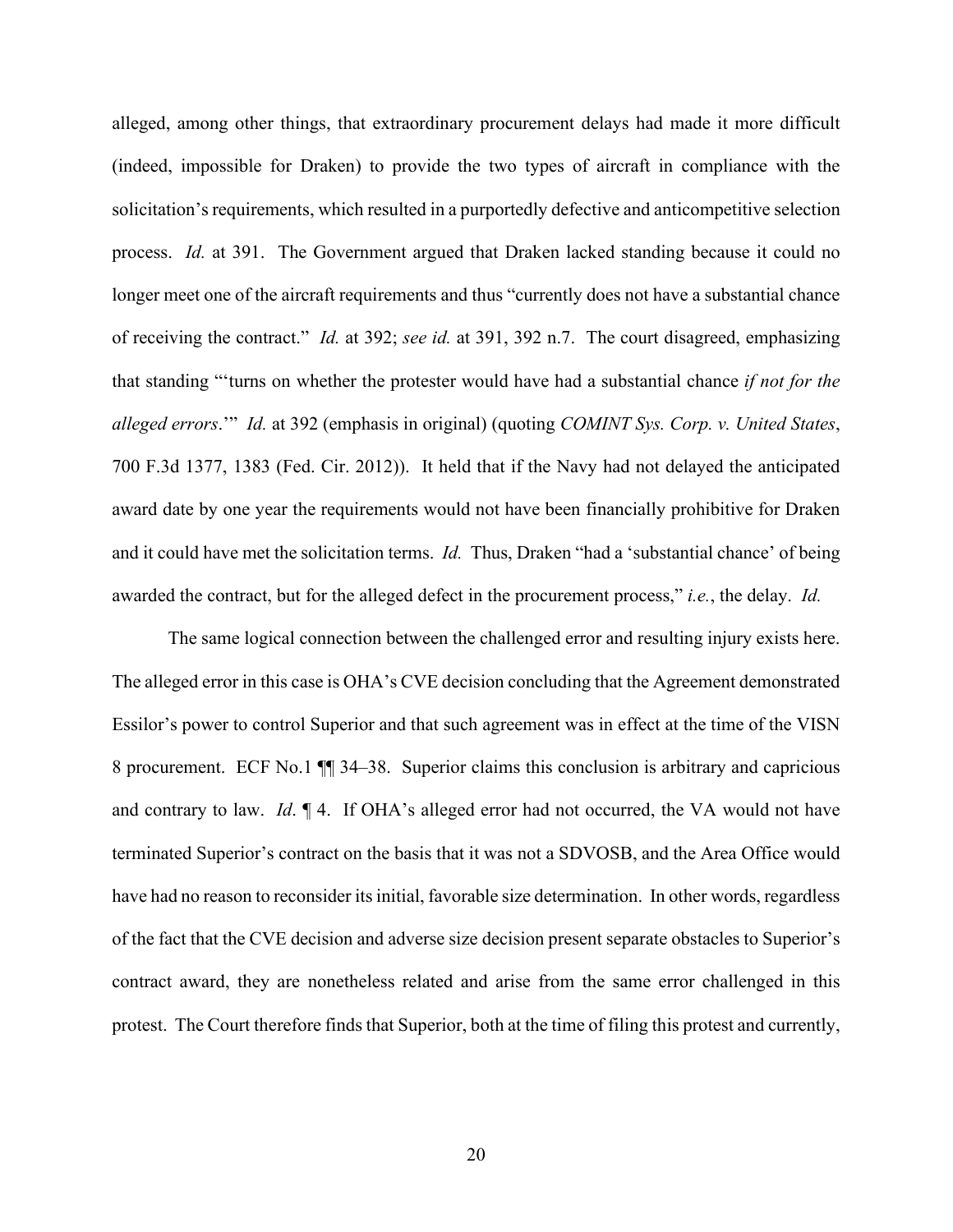has a direct economic interest sufficient to confer standing. *See Acetris*, 949 F.3d at 726–27; *Draken*, 120 Fed. Cl. at 392.

That PDS acknowledged at oral argument the temporary nature of Superior's purported standing defect further emphasizes that the issues in this protest continue to present a live controversy and that Superior continues to have a personal stake in the outcome.<sup>[3](#page-20-0)</sup> See Davis, 440 U.S. at 631; *Bluestar Energy Servs.*, 100 Fed. Cl. at 617. PDS does not cite any authority supporting the contention that the Court lacks jurisdiction over a bid protest where post-filing events may temporarily affect the plaintiff's standing allegations. Indeed, such argument would be contrary to the mootness doctrine, which typically requires (with some exceptions not relevant here) a showing that interim events have "completely and irrevocably eradicated the effects of the alleged violation." *Davis*, 440 U.S. at 631 (internal quotation marks omitted).

Nor does VA's present inability to reinstate Superior's contract award because of the Area Office's adverse size determination eliminate the Court's ability to "fashion *some* form of meaningful relief" for Superior, if it is successful on the merits. *Church of Scientology of Cal*., 506 U.S. at 12 (emphasis in original). Even an order setting aside the CVE decision and termination of Superior's contract as arbitrary and capricious and/or contrary to law would effectuate beneficial relief to Superior. *See* ECF No. 1 at 11 (Prayer for Relief, ¶ 1); *Church of Scientology of Cal*., 506 U.S. at 12. PDS's suggestion that an order granting judgment in Superior's favor in this protest would be irrelevant to the separate size appeal does not engage with the facts. *See* Def.-Intv.'s Reply at 8 n.1, ECF No. 28. If the Court set aside the CVE decision

<span id="page-20-0"></span><sup>&</sup>lt;sup>3</sup> PDS's counsel conceded that no matter what OHA decides in the appeal of the Area Office's size decision—whether OHA reverses or affirms—Superior would *then* have standing to pursue a protest. She advocated for dismissal at this time but noted that the Court could, in the alternative, stay the case until OHA issues its size appeal decision and, if it affirms, allow Superior to amend its Complaint to challenge that decision as well.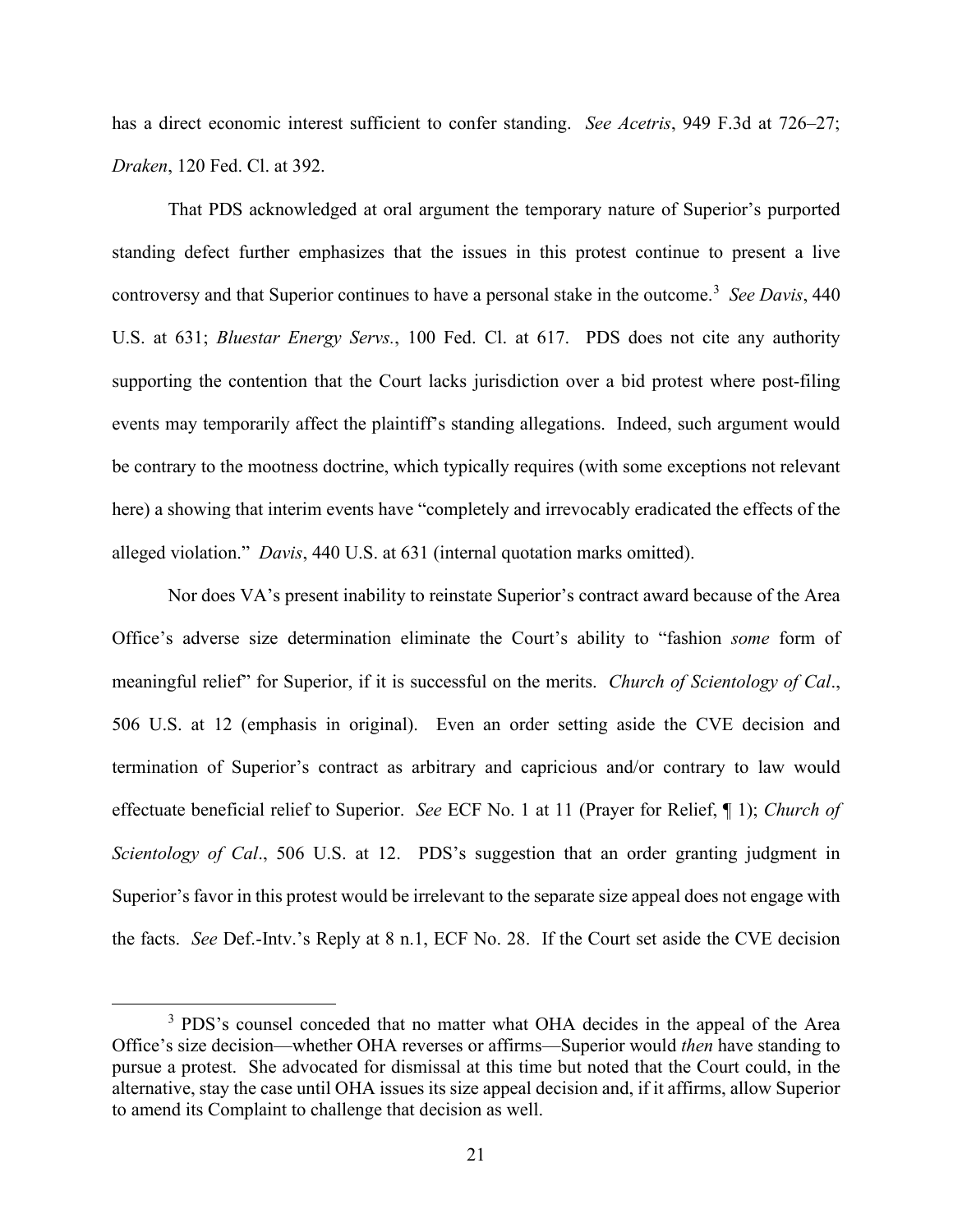because, for example, it found the Agreement was terminated prior to Superior's submitting its offer on the Solicitation, that ruling's effect on the size appeal pending before *the same administrative body* reviewing a decision based *on the same grounds* is well outside the realm of speculation and optimistic predictions.

Accordingly, the Court has jurisdiction over Superior's claims.

# **B. OHA's CVE Decision Was Neither Arbitrary and Capricious Nor Contrary to Law.**

OHA's decision granting PDS's CVE protest and finding that Superior was not a SDVOSB because it was not fully controlled by a service-disable veteran (Mr. Bodart) as of the date it submitted its offer on the VISN 8 contract was rational. The Court agrees with OHA's interpretation of the Agreement, including the requirements related to termination, change of control, purchasing, and fixed-pricing approval. Based on the record before OHA, the Court also finds that it rationally concluded that the Agreement was in effect at the time relevant for determining Superior's SDVOSB status and that the Agreement's terms, taken together, gave Essilor the power to control Superior within the meaning of the applicable regulations. OHA's decision was therefore not arbitrary or capricious, nor was it contrary to law.

# 1. Date of Contract Termination

First, OHA reasonably concluded that the Agreement was in effect at the time Superior submitted its offer in response to the Solicitation on September 23, 2020, and at the time PDS filed its CVE protest on October 8, 2020. There is no dispute that the Agreement was at some point terminated, and thus OHA reasonably predicated its conclusion on determining when termination was effectuated in accordance with the Agreement's terms. Superior claims that OHA ignored evidence demonstrating that the Agreement was effectively terminated by oral notice in January 2018 and never enforced during the time that Mr. Bodart has been the majority shareholder. ECF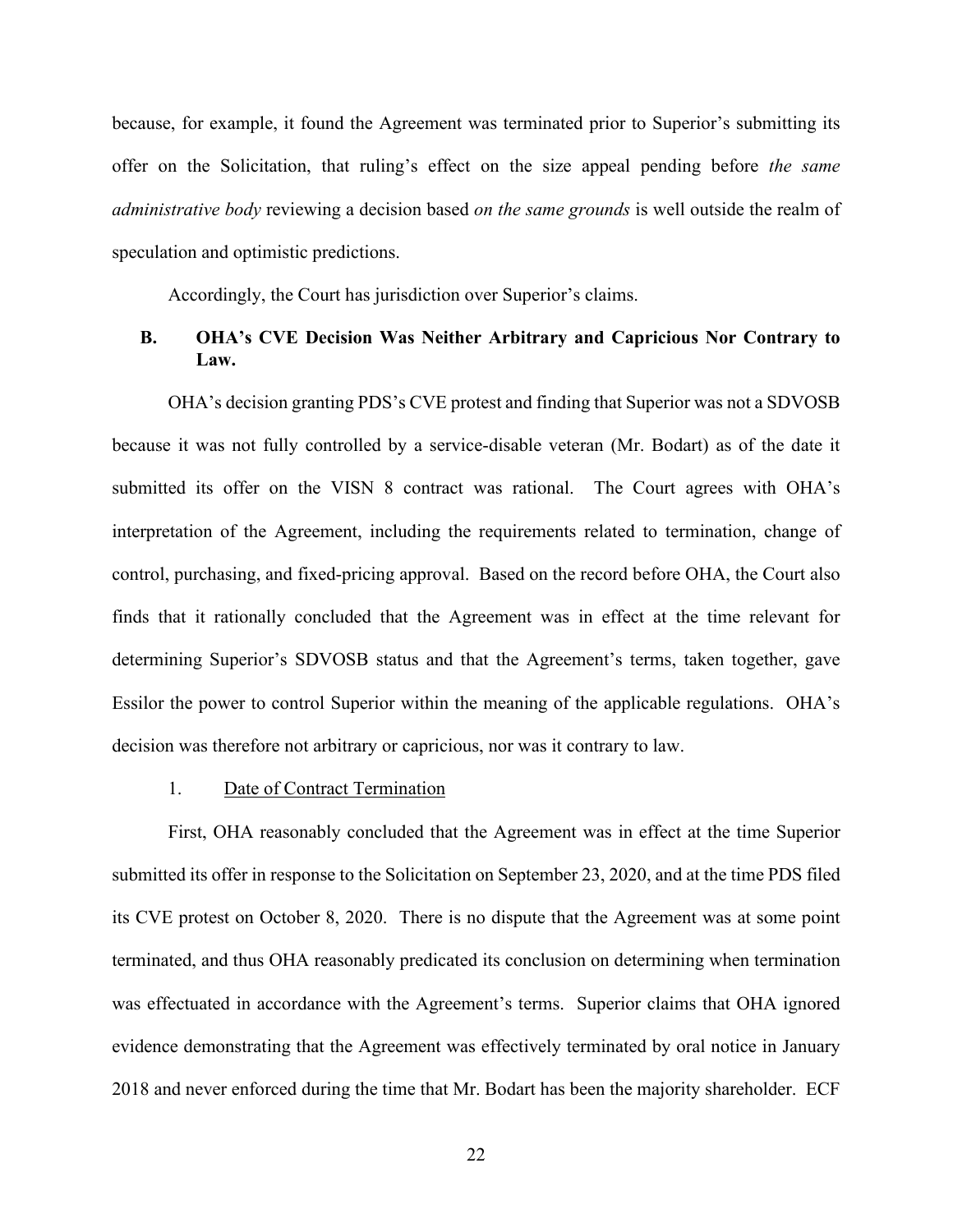No. 24 at 16. Even if written notice were required, Superior argues that the new price schedule provided by Essilor and the memorialization of the effective termination date in the Termination Agreement both sufficed. *Id.* at 17. The Court disagrees.

OHA correctly determined that the Agreement required written consent of all parties to effectuate a termination. The Agreement expressly stated that the initial ten-year term started on November 1, 2017, and ended October 31, 2027. AR 650, § 2. The Agreement automatically renewed for an additional year unless one of the parties gave "written notice to the other party of its desire to terminate th[e] Agreement" at least 180 days before the initial term ended. *Id.* It expressly stated that the "Term" (defined as the renewal term together with the initial term) could "only be shortened in accordance with the termination provisions herein." *Id.* The provision addressing amendment and waiver was similarly conditioned on the express requirement of the parties' written consent. AR 659, § 12(m) (amendment and waiver permitted "with (and only with) the written consent of all of the Parties."). Superior does not meaningfully dispute this plain language interpretation. *See* ECF No. 24 at 14, 16.

Instead, Superior finds fault in OHA's application of the termination requirements to the facts presented in the record. Contrary to Superior's argument, however, OHA's decision did not ignore evidence showing that Mr. Bodart notified Essilor in January 2018 that Superior would be obtaining products through competitive bidding, rather than under the Agreement's purchasing obligations. *See* AR 2961–62. Nor did it ignore Mr. Bodart's explanation that, after January 2018, the Agreement was not enforced and that Superior never purchased lenses or materials from Essilor under the Agreement. *See* AR 2961–62, 2971. Although notspecifically spelled out in its analysis, OHA impliedly rejected that these circumstances were sufficient to terminate the Agreement by its terms. *See Bowman Transp., Inc. v. Ark.-Best Freight Sys., Inc*, 419 U.S. 281, 285–86 (1974)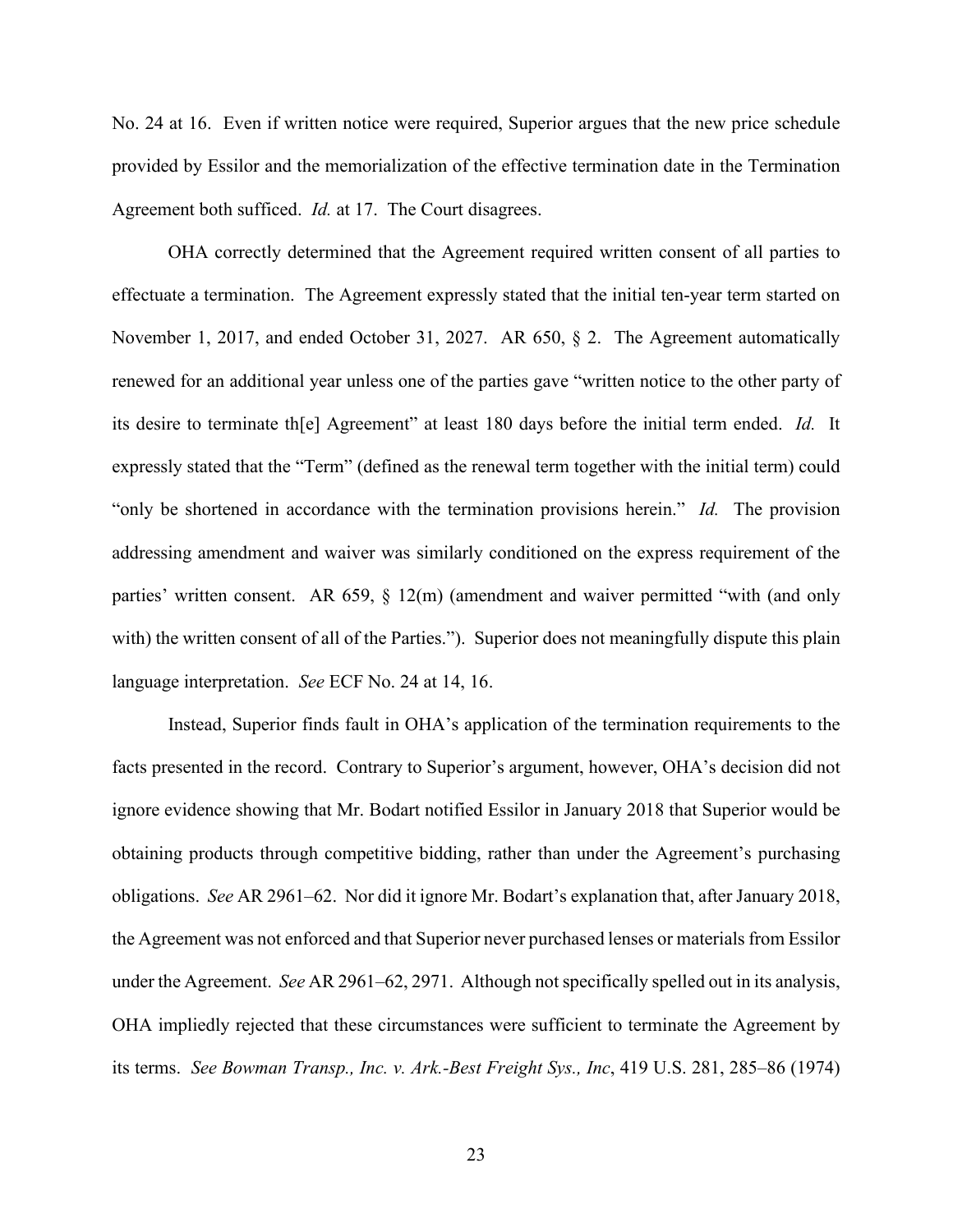("While [a court] may not supply a reasoned basis for the agency's action that the agency itself has not given, [it] will uphold a decision of less than ideal clarity if the agency's path may reasonably be discerned.") (internal citations omitted)). As OHA noted, the only written notice presented in the CVE protest wasthe Termination Agreement. Assuch, OHA held that termination "in accordance with the termination provisions" of the Agreement did not occur until the date of that agreement (October 20, 2020). AR 2970.

Superior has not shown that its and Essilor's course of conduct, or the new price schedule under which Superior purchased materials from Essilor, constituted a permissible termination of the Agreement. Setting aside the written notice requirement, this evidence does not demonstrate the parties' intent to terminate the Agreement in its entirety as opposed to simply waiving the purchasing and price list requirements. As the Government correctly observes, the Agreement included other independent terms, such as the change of control provision on which OHA's decision was in part based. *See* ECF No. 26 at 20; *see also* AR 2970–71. The evidence Superior submitted in the CVE protest does not speak to the parties' intent vis-à-vis the remainder of the Agreement, other than to note that the new price schedule provided by Essilor lacked "any purchase obligations *or other contractual obligations*." AR 2933, ¶ 7 (emphasis added); *see* AR 2936, ¶ 8. Superior, however, did not submit a copy of the new price schedule in the CVE protest, and thus it is absent from the record before this Court.<sup>[4](#page-23-0)</sup>

<span id="page-23-0"></span><sup>&</sup>lt;sup>4</sup> It is therefore not necessary to address Superior's argument that under Mississippi law course-of-conduct evidence can supersede contradicting provisions of a written agreement. *See* ECF No. 24 at 16; ECF No. 27 at 7. Even assuming the argument was not waived, as the Government and PDS contend, Superior fails to identify any case in Mississippi or elsewhere in which a court has found that a course of conduct negated an *entire* written contract. It is also worth noting that the Agreement prohibited any course of conduct to operate as a waiver of any power or right conferred therein, which should apply with the same force to an argument the Superior's and Essilor's course of conduct terminated *all* powers and rights under the Agreement. *See* AR 659, § 12(m).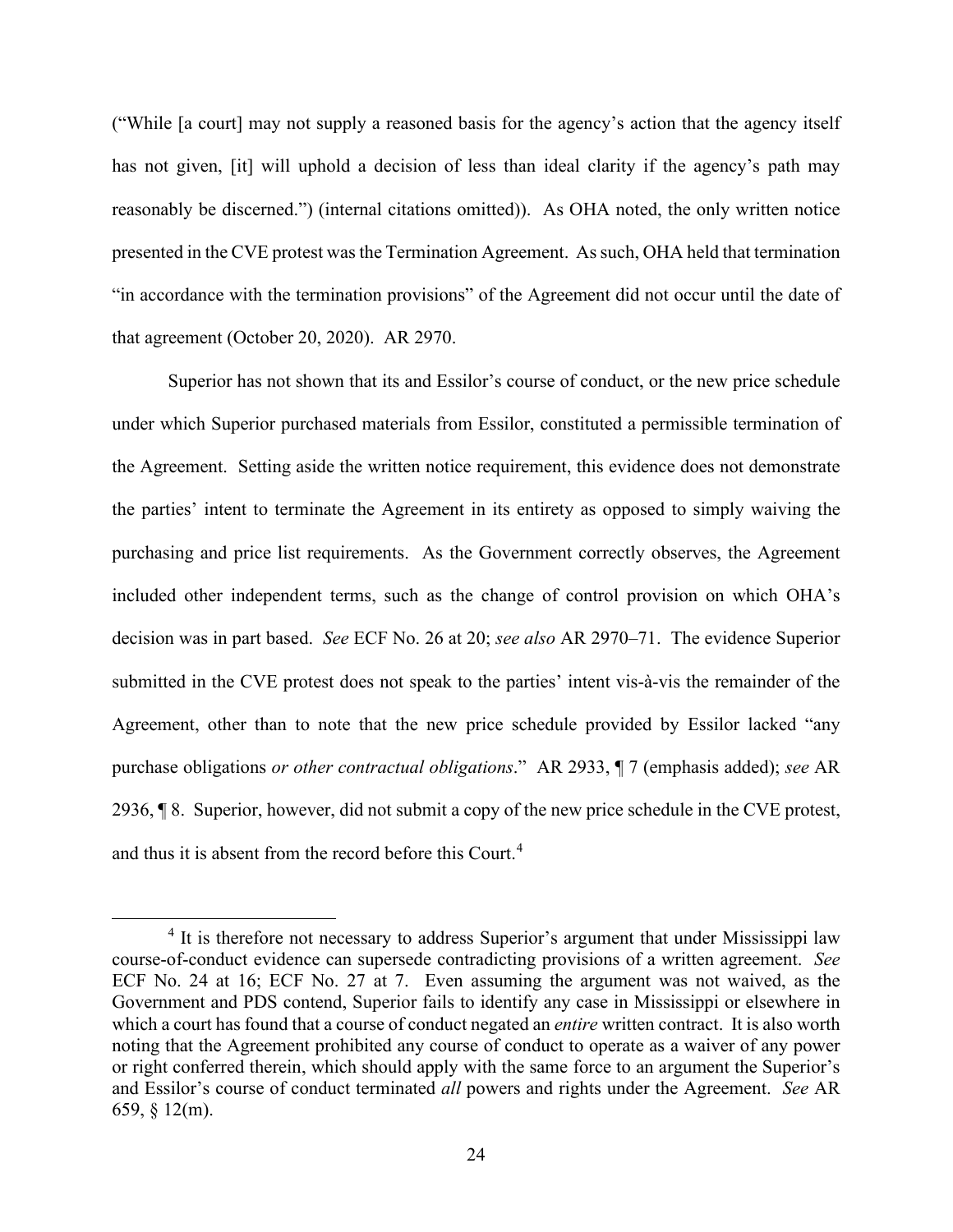Superior's reliance on the Termination Agreement likewise fails. As discussed, a plain reading of the Agreement requires the parties to give their written consent to terminate the Agreement before the end of the then-current term. No such writing appears in the record until the Termination Agreement. By its terms, that document became effective when signed on October 20, 2020––12 days after PDS filed its CVE protest. AR 2930. The Court agrees that allowing the parties to enforce an earlier effective date, which was based on oral notice of termination, by later memorializing the effective date in writing completely undercuts the force of the Agreement's written notice/consent requirements. *See* ECF No. 26 at 18 (citing *Lockheed Martin IR Imaging Sys., Inc. v. West*, 108 F.3d 319, 322 (Fed. Cir. 1997) (contract interpretation "must assure that no contract provision is made inconsistent, superfluous, or redundant")). In sum, the Court finds that OHA rationally determined that the Agreement was not terminated until after the relevant dates for determining Superior's SDVOSB eligibility.

# 2. Evidence of Power to Control

OHA also reasonably concluded that the Agreement impermissibly gave Essilor the power to control Superior. This finding was grounded on obligations set forth in three aspects of the Agreement, including the "Change of Control" provision, the purchasing requirements, and the written approval requirement for fixed-priced bidding. *See* AR 2970–71. The Court addresses each basis in turn.

#### *a. Change of Control*

The Agreement required Superior to get "Essilor's written approval prior to any Change of Control." AR 656, § 9(b). This included written approval for: (i) "change in possession, directly or indirectly, of the power to direct or cause the directing of the management or policies of Superior," (ii) any sale or transfer of 50 percent or more of Superior's assets, (iii) any sale or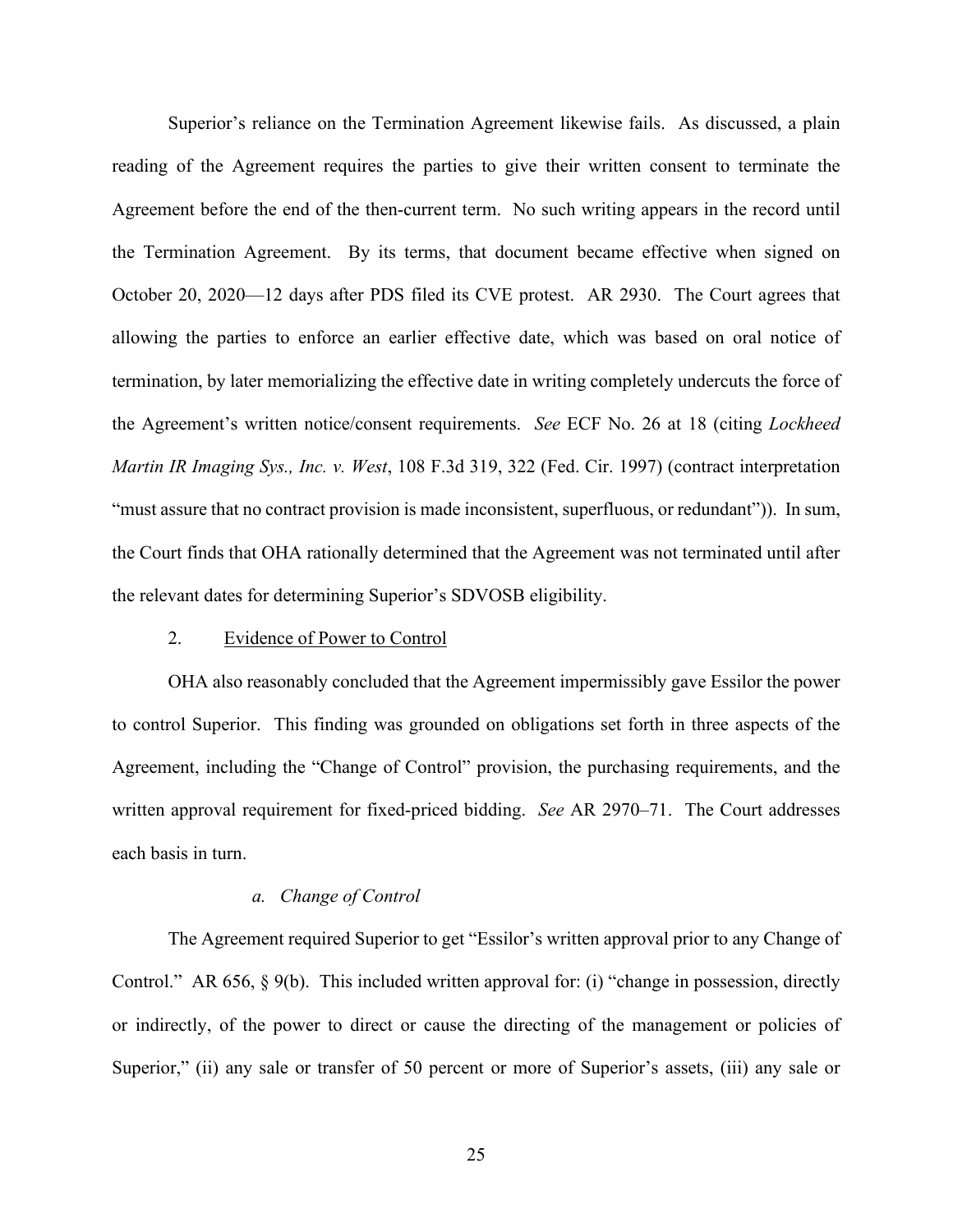transfer of 50 percent or more of Superior's stock, (iv) any merger resulting in a change of ownership of 50 percent or more, and (v) any change of Superior's SDVOSB status. *Id.*

Superior argues that OHA narrowly understood these changes of control. It takes issue with the language OHA used to summarize the Agreement, pointing out that OHA described the Agreement as requiring Superior to obtain Essilor's written consent prior to a "change in management or in policies," rather than "change in *possession*, directly or indirectly, *of the power to direct or cause the directing of* the management or policies of Superior," and prior to "a sale of assets," rather than a "sale or transfer by StatSource or Superior *of fifty percent (50%) or more of its assets* . . . ." ECF No. 27 at 19 (emphasis in original) (citing AR 2923, § 9(b)). However curtly OHA may have summarized the Agreement's change of control provision in its analysis, it correctly determined that this provision went beyond the five "extraordinary circumstances" in which the SBA will not find that a lack of control exists even though a service-disabled veteran does not have unilateral power and authority to make decisions. AR 2970–71 (citing 13 C.F.R. §§ 125.11, 125.13(m)); AR 2967 (accurately describing change of control provision in background). As the Government and PDS note, the permitted extraordinary circumstances plainly do not include: (1) asset sales or transfers, regardless of the percentage of assets and parties involved; or (2) changes in who has the power to direct or cause the directing of management or policies. *See, e.g.*, ECF No. 28 at 22–23; *see also* 13 C.F.R. § 125.11 (defining extraordinary circumstances as adding a new equity stakeholder; dissolution, sale, or merger of the company; and declaring bankruptcy).

According to Superior, because of Mr. Bodart's position as majority shareholder, President, and controlling director, "for any of the Agreement's change of control situations to be implicated, Mr. Bodart would have to relinquish his control over the company," which would likely implicate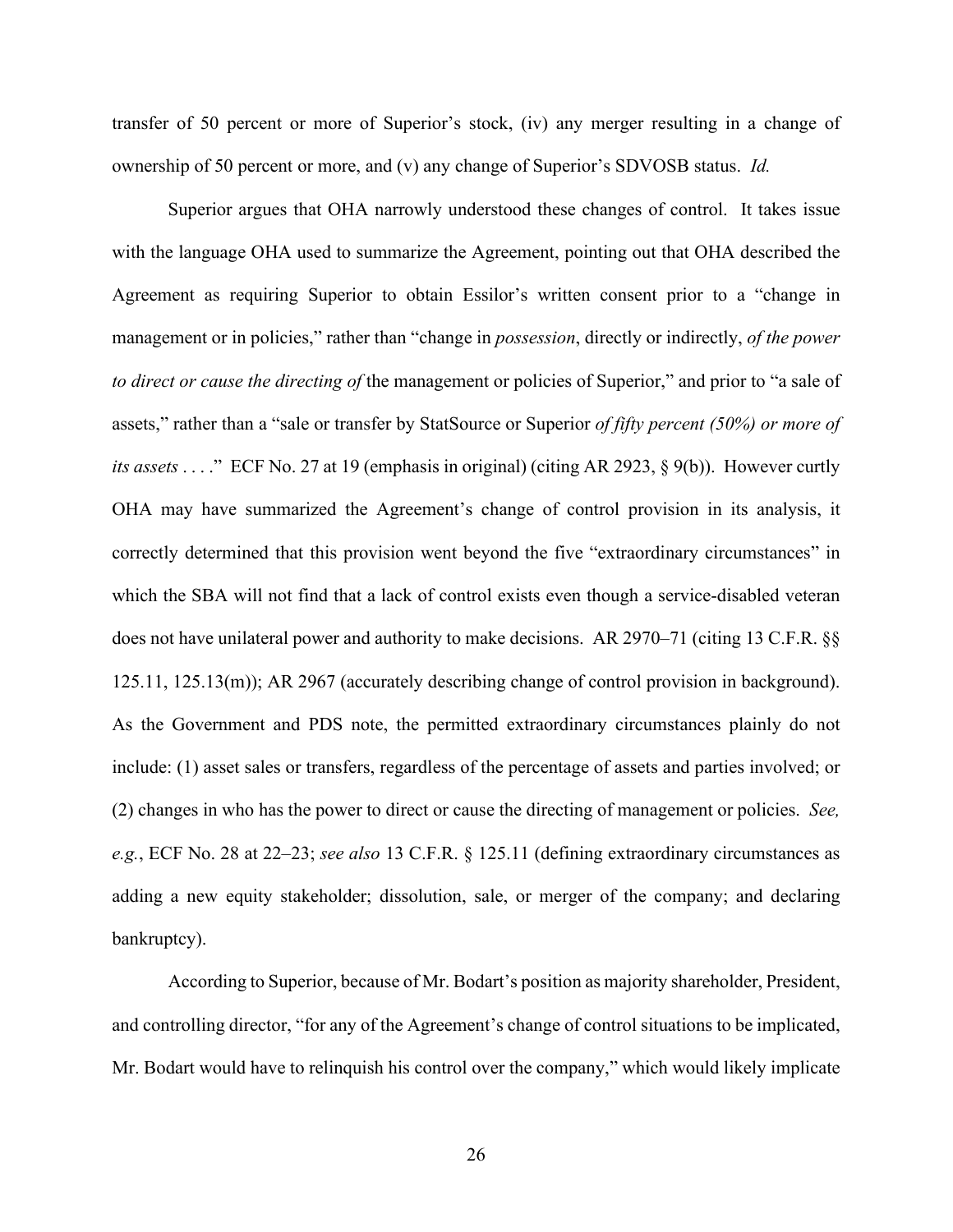expressly exempt circumstances such as the sale of the company. ECF No. 27 at 19. Superior further argues that it was "patently irrational for OHA to conclude that Superior was not owned and controlled by Mr. Bodart due to the theoretical possibility that Essilor could have (though never did) veto situations in which *Mr. Bodart voluntarily relinquished* control." *Id.* (emphasis in original). As an initial matter, the Court is not persuaded by the premise of Superior's contention. The Government and PDS aptly note that a sale of Superior's assets is not limited only to a sale of its stock (of which 51 percent is held by Mr. Bodart); for example, the sale of 50 percent or more of Superior's inventory would suffice. *See* ECF No. 25 at 40 (noting that the change of control provision separately addresses the sale and transfer of assets and the sale and transfer of equity interests such as stock); *see also* ECF No. 26 at 26. Nor would the sale or dissolution of the company necessarily be required to transfer some or all of the responsibility for management and policy direction to someone other than Mr. Bodart; for example, this could be implicated by appointment of one of the other service-disabled-veteran shareholders to serve as an interim President if Mr. Bodart were to become incapacitated. *See* ECF No. 26 at 26. In either case, Superior would be required to obtain Essilor's prior written approval.<sup>[5](#page-26-0)</sup>

Additionally, that some scenarios under the change of control provision could be implicated by Mr. Bodart's own choice to relinquish control does not appear to be legally relevant under the SBA's definition of extraordinary circumstances. *See* 13 C.F.R. § 125.11. Indeed, a service-disabled veteran's power to control the long-term decision-making and the day-to-day

<span id="page-26-0"></span><sup>5</sup> As Superior points out, these hypotheticals were not raised in OHA's decision. *See* ECF No. 27 at 18. Rather, OHA rationally compared the terms of the Agreement to the applicable regulation to determine whether any control conferred to Essilor by the change of control provision was permissible. AR 2970–71. But Superior's claim that—in reality—the provision would be implicated only in certain scenarios (like Mr. Bodart selling all his shares) that would supposedly qualify as extraordinary circumstances begs the question whether other plausible hypotheticals exist. That some do seems to further bolster the reasonableness of OHA's decision.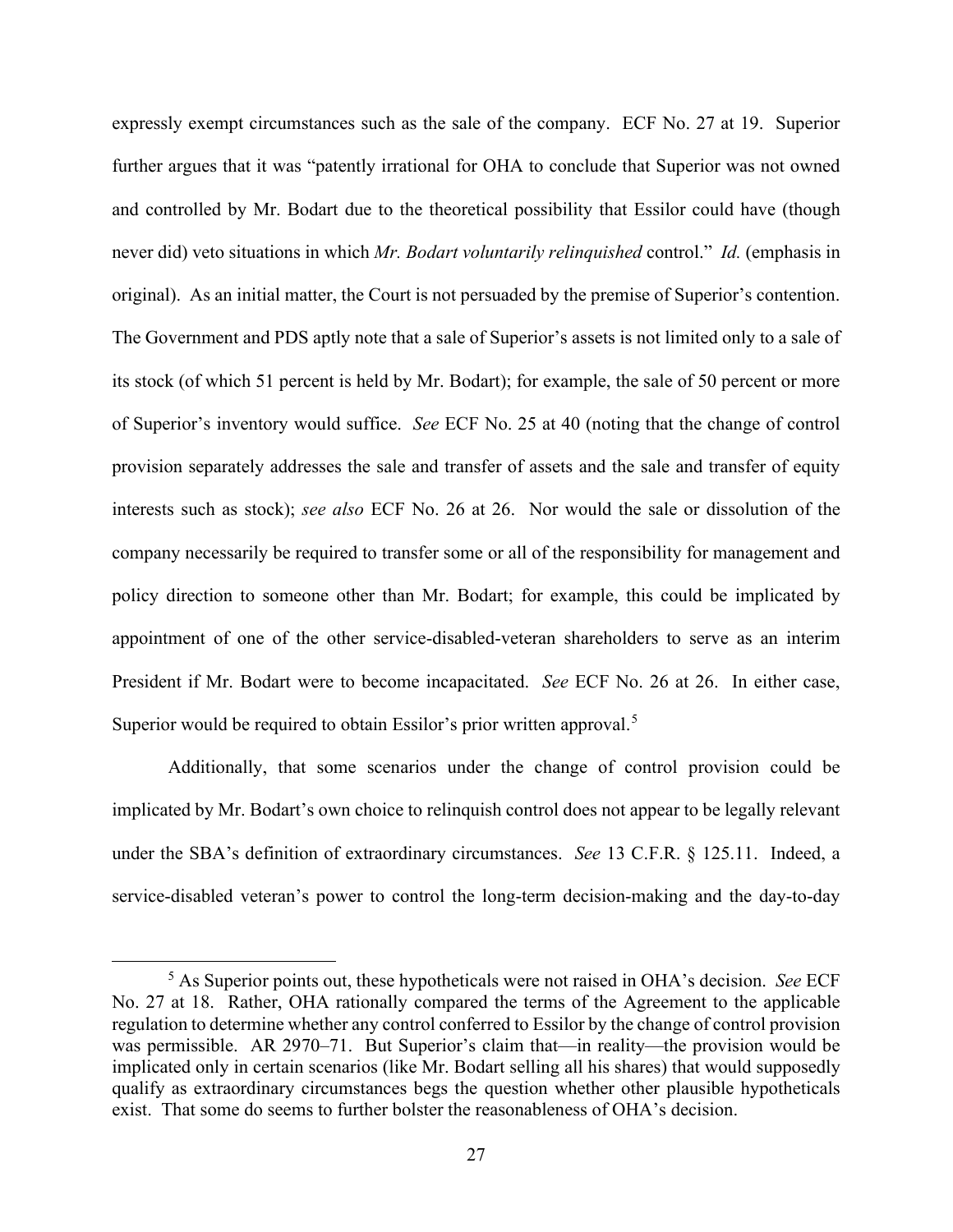operations of a business includes, in certain circumstances, the power to surrender control. Accordingly, OHA reasonably concluded that this provision "plainly interfere[d] with Mr. Bodart's ability to make all business decisions and exercise complete control over Superior under 13 C.F.R. § 125.13, as Mr. Bodart would have to obtain the consent of Essilor, a non-SDVOSB, before implementing these decisions." AR 2970.

# *b. Purchase Requirements*

The Agreement also required Superior to purchase certain minimum amounts of Lab Products/Services from Essilor for all existing and future VISN and other VA contracts. AR 651, §§ 3(b)–(c). However,"if such amounts [were] not permitted under any given VISN or other [VA] contract," the Agreement limited the purchasing requirement to "the maximum volumes that [could] be sourced from Essilor without jeopardizing Superior's status as a Service-Disabled Veteran-Controlled entity and as required to maintain compliance with the SBA and Federal Acquisition Regulations." *Id.* § 3(b); *see id.* § 3(c). Superior argues that the purchase requirements were "deliberately drafted to avoid jeopardizing Superior's size and status," and it was therefore irrational for OHA to conclude that these requirements evidenced Essilor's power to control Superior. ECF No. 24 at 17.

Contrary to Superior's contention, OHA did not ignore the limiting language regarding "jeopardizing Superior's [SDVOSB] status." AR 2971. It specifically found that such limitation was only implicated if the maximum amounts were not permitted under a government contract, and thus it was "not evident that Superior could have refused an Essilor demand to purchase optical supplies and services under the Agreement, unless compliance would have caused Superior to be in breach of a VA contract." *Id.* Reviewing the provisions *de novo*, the Court agrees with OHA's interpretation. In the two references to not "jeopardizing Superior's status," the language is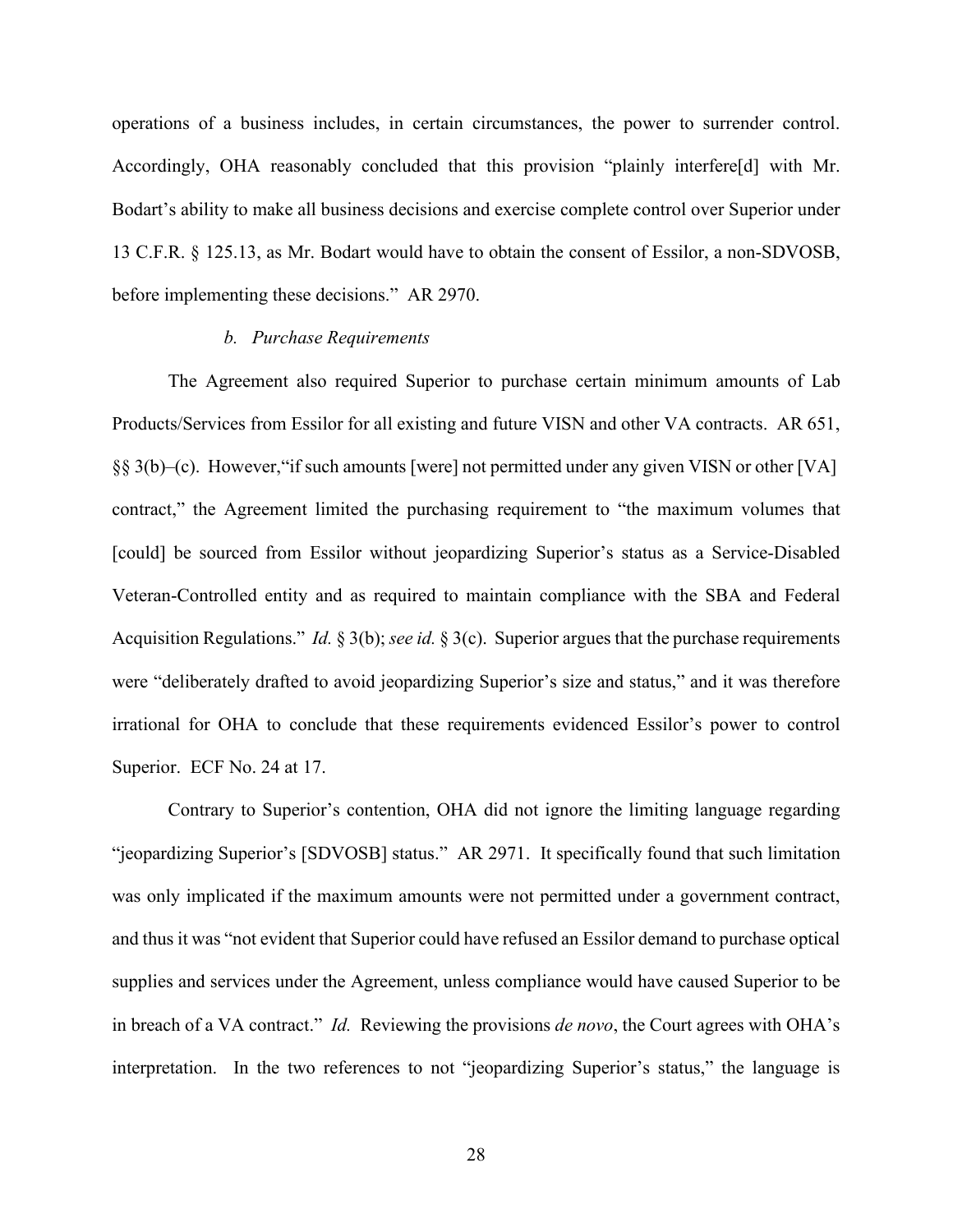preceded by and conditioned upon a statement that a reduction of the quotas applied only "*if* such amounts are not permitted" under the applicable contract. AR 651, § 3(b) (emphasis added); *see id.* § 3(c). Rules of contractual interpretation require the Court to give plain meaning to conditional clauses, such as those preceded by the word "if." *George Hyman Constr. Co. v. United States*, 832 F.2d 574, 579 (Fed. Cir. 1987) ("It is well established that where, as here, the provisions of a contract are phrased in clear and unambiguous language, 'the words of those provisions must be given their plain and ordinary meaning by the court in defining the rights and obligations of the parties . . . .'") (quoting *Elden v. United States*, 617 F.2d 254, 260–61 (Ct. Cl. 1980)); *accord BlackLight Power, Inc. v. Rogan*, 295 F.3d 1269, 1273 (Fed. Cir. 2002). The limiting language thus plainly would come into play only upon the condition first being met.

Superior argues that such an interpretation is irrational because it renders the "jeopardizing" language superfluous. ECF No. 27 at 17. Instead, it posits that the Agreement must be read as not requiring Superior to purchase supplies or services if doing so would "jeopardize[e] Superior's [SDVOSB] status" independent of whether such amounts were permitted under any given VISN or VA contract. *Id*. If that were the case, there would have been no reason to insert the conditional clause, and such clause would be superfluous itself. Superior's argument concedes as much.<sup>6</sup> See id. at 16 ("[I]f Superior's ability to fulfill a particular order or

<sup>&</sup>lt;sup>6</sup> Superior raises a broader argument that the Agreement cannot reasonably be interpreted in a way that would call into question Superior's SDVOSB eligibility because it would frustrate the entire purpose of the Agreement—*i.e.*, to protect Superior's status. *See* ECF No. 24 at 18–19; ECF No. 27 at 15–18. Contract interpretation, however, begins and ends with the unambiguous language of the contract terms. *George Hyman Constr.*, 832 F.2d at 579. Whatever Superior and Essilor's intent, OHA did not act irrationally by looking to the plain language of the Agreement to discern whether its terms improperly afforded Essilor control or the power to control Superior. In fact, that Superior and Essilor found it prudent, "[o]ut of an abundance of caution, in order to protect and preserve Superior's status as a SDVOSB," to start obtaining products competitively and with a new price schedule from Essilor—rather than under the purchasing requirements of the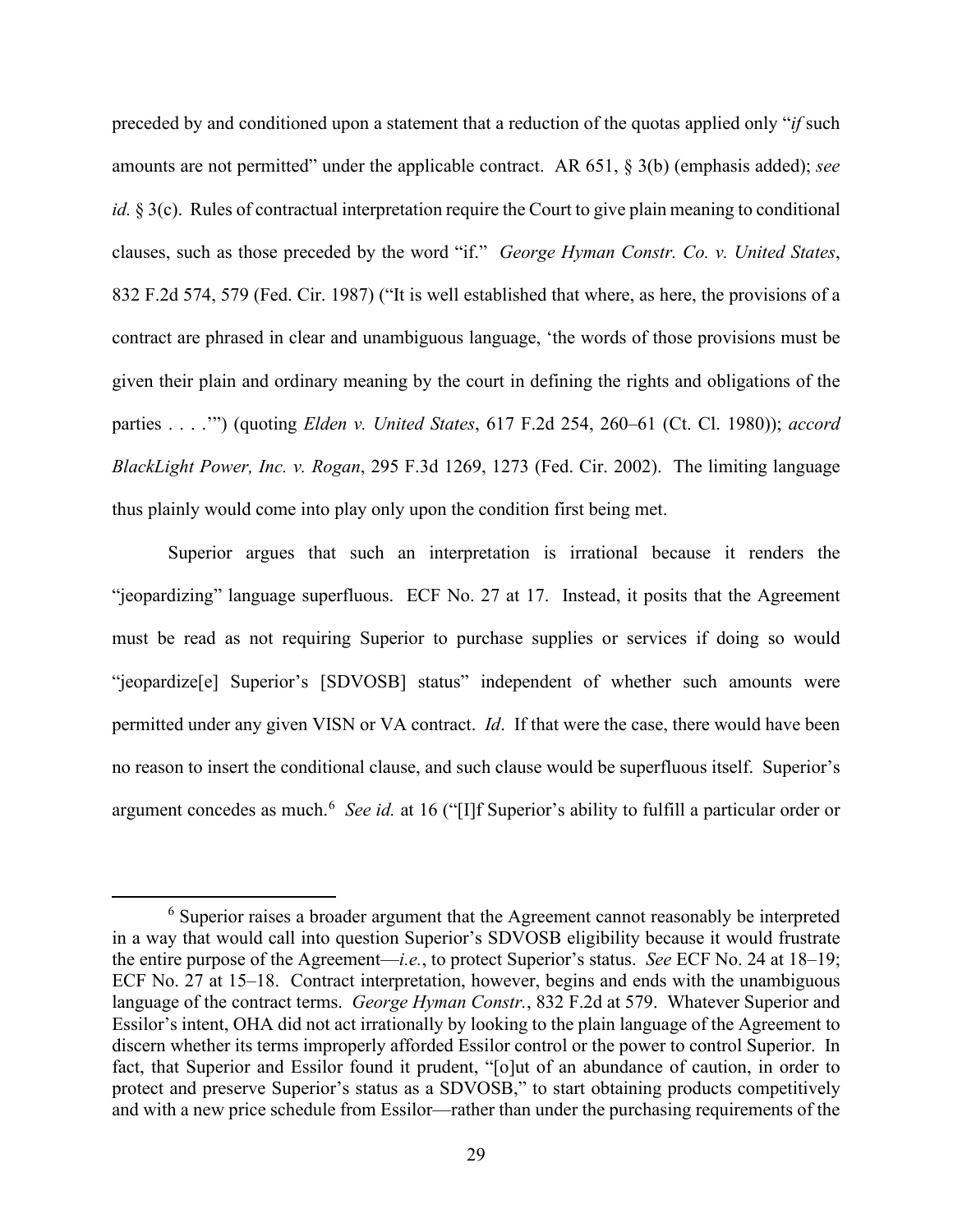a particular quantity is already precluded by the terms of a contract, the language regarding not 'jeopardizing Superior's [SDVOSB] status' and compliance with regulations would never be implicated.").

Superior also takes issue with OHA's failure to distinguish an earlier OHA decision in *Matter of: Data Voice, Inc.*, SBA No. 455 (1994), from the case at issue. *See* ECF No. 24 at 21. As this court has noted, "OHA is bound to follow its own precedent absent limited exceptions." *Precise Sys. v. United States*, 122 Fed. Cl. 263, 270 (2015); *see* 13 C.F.R. § 134.226(a)(2). In *Data Voice*, the petitioner applied for consideration under Section 8(a) of the Business Opportunity Development Reform Act of 1988. *Matter of: Data Voice, Inc.*, SBA No. 455, 1994 WL 113291, at \*2 (Mar. 3, 1994). To qualify under the Section 8(a) Program, an applicant must be controlled and at least 51 percent unconditionally owned by an individual who is determined by SBA to be socially and economically disadvantaged. *See* 13 C.F.R. §§ 124.103, 124.104. The petitioner's application was denied in part because it had a supply agreement with a non-disadvantaged entity that required it to purchase "at least 50%" of products from that entity. *See Data Voice*, 1994 WL 113291, at \*6. The initial agency decision-maker found that the supply agreement was severely restrictive, limited the petitioner's ability to compete, and indicated dependence on the nondisadvantaged entity. *Id.* at \*3. OHA reversed stating:

> Having control of a firm, or having the power to control a firm, as those terms are used in Section 124.104, means possessing the ultimate ability to manage and direct the daily operations of the business to the exclusion of the individual or individuals who have been found to be disadvantaged. It does not mean having an influence over the general operation of the business or being able to affect managerial decisions to some limited extent.

Agreement—tends to directly undermine Superior's frustration of purpose claim. AR 2933, ¶ 7; *see* AR 2910.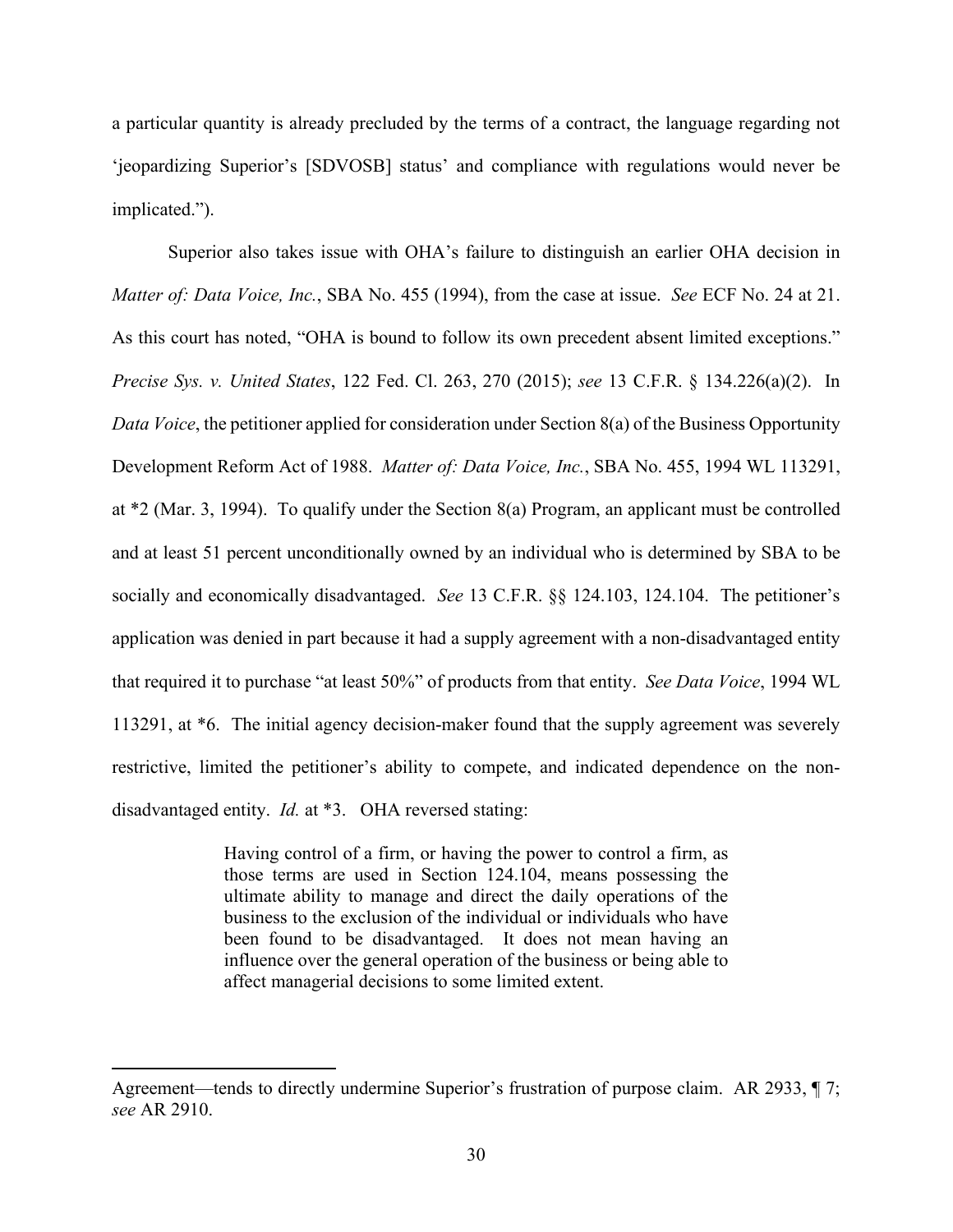*Id.* at \*23.

As the Government and PDS note, the agreement in *Data Voice* is distinguishable. *See* ECF No. 26 at 24; ECF No. 25 at 36. Other than the minimum purchasing requirement, there is no indication in the *Data Voice* decision that there were other similar provisions in the supply agreement that evidenced the same degree of power to control as are at issue here. Nor does the *Data Voice* decision suggest that a supply agreement's purchasing requirement could never support a finding of control if the broader context of the business relationship were different. Indeed, in *Data Voice*, OHA looked holistically at the arrangement—not merely one individual term—to determine whether the preponderant evidence demonstrated control or the power to control. *See Data Voice,* 1994 WL 113291, at \*9. Accordingly, OHA did not irrationally interpret the Agreement's purchasing requirements or err by failing to apply *Data Voice*. [7](#page-30-0)

# 3. Fixed-Pricing Approval Requirement

In addition to establishing pricing in accordance with price lists provided by Essilor, the Agreement required Superior to (1) notify Essilor in writing prior to it bidding on any government contract that required a fixed-price bid for Lab Products/Services subject to the purchasing requirements and (2) obtain written consent from Essilor insofar as Superior wasrequesting Essilor to be bound by fixed pricing. AR 652, § 3(e). Superior argues that OHA mischaracterized the Agreement's obligations with respect to fixed-price bidding and irrationally concluded the

<span id="page-30-0"></span><sup>7</sup> Another distinguishing factor is that Superior—unlike the petitioner in *Data Voice*—is not petitioning for eligibility under Section 8(a) where 13 C.F.R. § 124.104 controls. Here, 13 C.F.R. § 125.13 sets forth the standard for determining control, which includes assessing whether any business relationships exist between a SDVOSB and non-service-disabled veteran entity that causes "such dependence that the [] concern cannot exercise independent business judgment without great economic risk." *Id.* § 125.13(i)(7); *see Data Voice*, 1994 WL 113291, at \*8 (rejecting argument that dependence equated with control or power to control for determining Section 8(a) eligibility).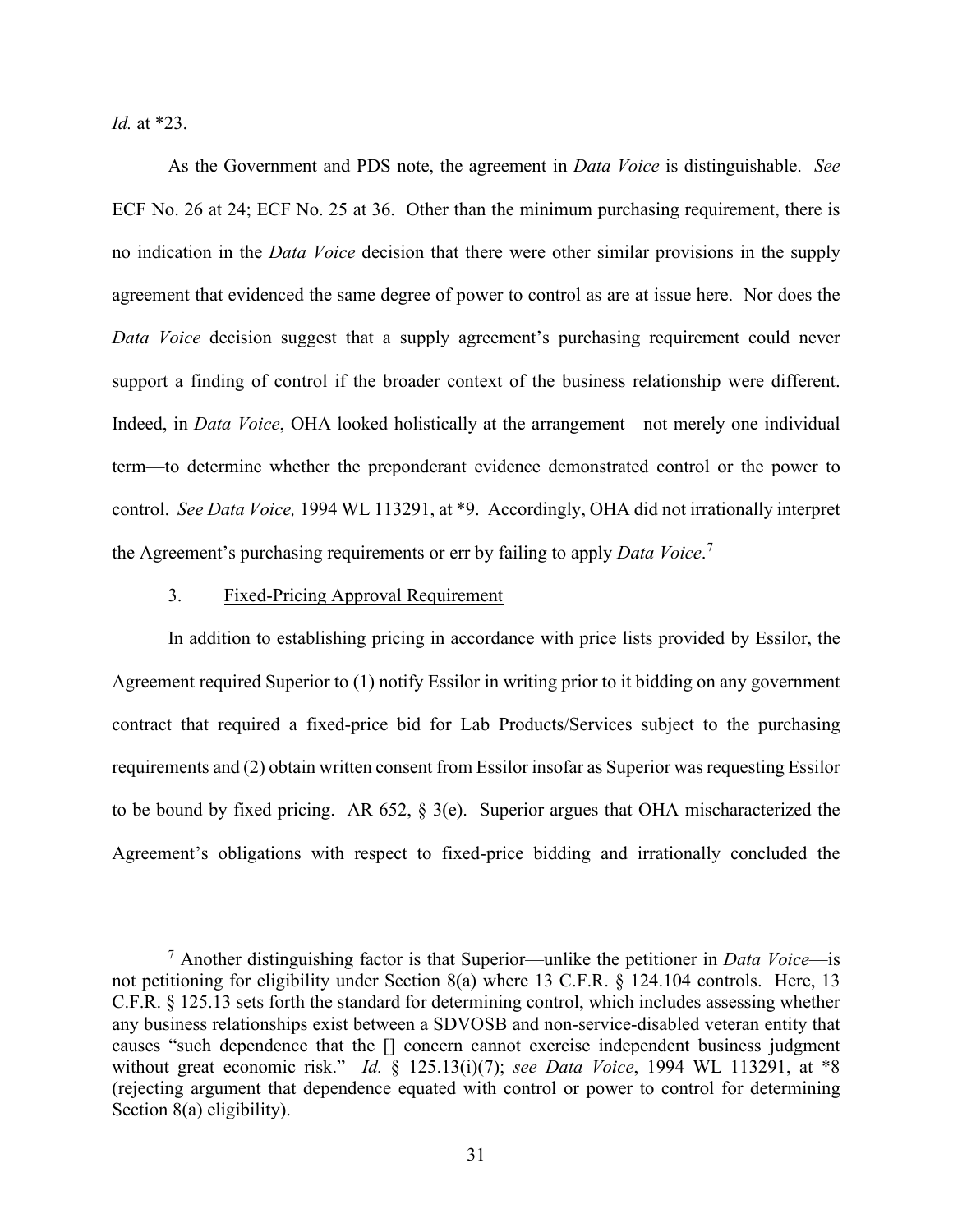provision afforded control "where none was present." ECF No. 26 at 21. According to Superior, mere notification does not, by itself, constitute control, nor does the approval requirement because it is triggered only at Superior's discretion. ECF No. 24 at 25–26.

Superior is correct that the terse reference in the analysis of OHA's decision overstates the approval requirement for fixed-pricing, although OHA accurately described it in background. *See* AR 2967, 2971. Nonetheless, OHA reasonably determined that this provision likewise gave Essilor power to control Superior. Setting aside the notification requirement, the Agreement plainly permitted Essilor to stop Superior from bidding on a fixed-price government contract if Superior was also requesting Essilor to fix its prices. Superior does not contest that such requirement gave Essilor some degree of power to control Superior in such scenario. *See* ECF No. 24 at 25 (arguing only that the requirement could not jeopardize Superior's status when read in connection with the purchasing requirements). Instead, it makes much of the fact that Superior could avoid the requirement entirely by simply not making such request. *See id.* at 26; ECF No. 27 at 21. That is true, but Essilor's power to control seems apparent in either scenario—directly in the former and indirectly in the latter. If, for example, Mr. Bodart determined it was in Superior's interest to request Essilor to fix its pricing for purposes of submitting a bid on a fixedprice government contract, he had to choose between subjecting the bid to Essilor's prior approval or foregoing Superior's interest in order to bid without Essilor's agreement. That choice (discretionary as it may be) imposed a restriction on Mr. Bodart's decision-making that otherwise would not exist but for the Agreement, and it therefore ceded to Essilor some power to control Superior. OHA thus rationally determined that the provision restricted Mr. Bodart from fully exercising control over Superior's long-term decision-making and day-to-day management of Superior.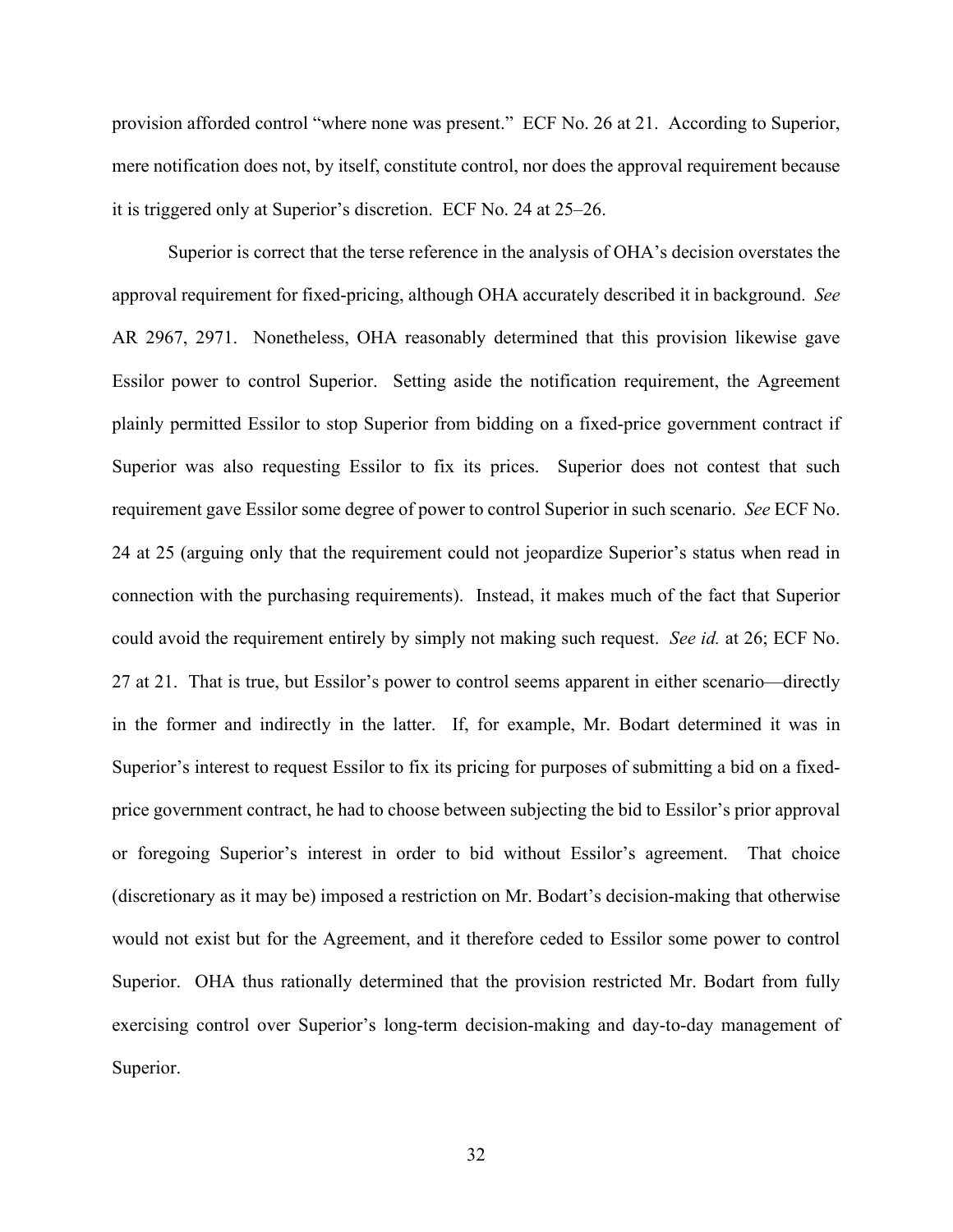\* \* \*

In sum, based on the record before the Court, Superior has not demonstrated that OHA's CVE decision was arbitrary and capricious or contrary to law. OHA correctly interpreted the Agreement and, considering the relevant evidence and applicable law, rationally concluded that the purchasing requirements and certain of Essilor's approval rights under the Agreement, taken together, demonstrated that Mr. Bodart did not have the requisite control over Superior at the time of the procurement to qualify as a SDVOSB.

# **C. VA's Rescission of the VISN 8 Contract Award to Superior Was Rational.**

As Superior correctly notes, this court has held that a procuring agency's reliance on an irrational decision of a reviewing agency following a protest is itself arbitrary and capricious. ECF No. 24 at 26 (citing *Turner Constr. Co. v. United States*, 94 Fed. Cl. 561, 579 (2010), *aff'd*, 645 F.3d 1377 (Fed. Cir. 2011) (finding reliance upon irrational GAO recommendation arbitrary and capricious)). Here, however, there is no such irrational predicate decision. Because there was a rational basis for OHA's ruling that Superior was not a SDVOSB eligible for award under the Solicitation at the time of the procurement, VA acted rationally by relying on the CVE decision and canceling the VISN 8 contract with Superior. Indeed, cancellation was required by regulation. *See* 13 C.F.R. § 134.1007(j)(2) (requiring CO to rescind contract of awardee who is subsequently found by OHA to be ineligible for inclusion in the CVE database).

#### **IV. CONCLUSION**

For these reasons, the Court **GRANTS** the Government's and PDS's Cross-Motions for Judgment on the Administrative Record (ECF Nos. 25, 26), except that PDS's combined Rule 12(b)(1) Motion to Dismiss is **DENIED**.The Court **DENIES** Superior's Motion for Judgment on the Administrative Record (ECF No. 24). The Clerk is directed to enter judgment accordingly.